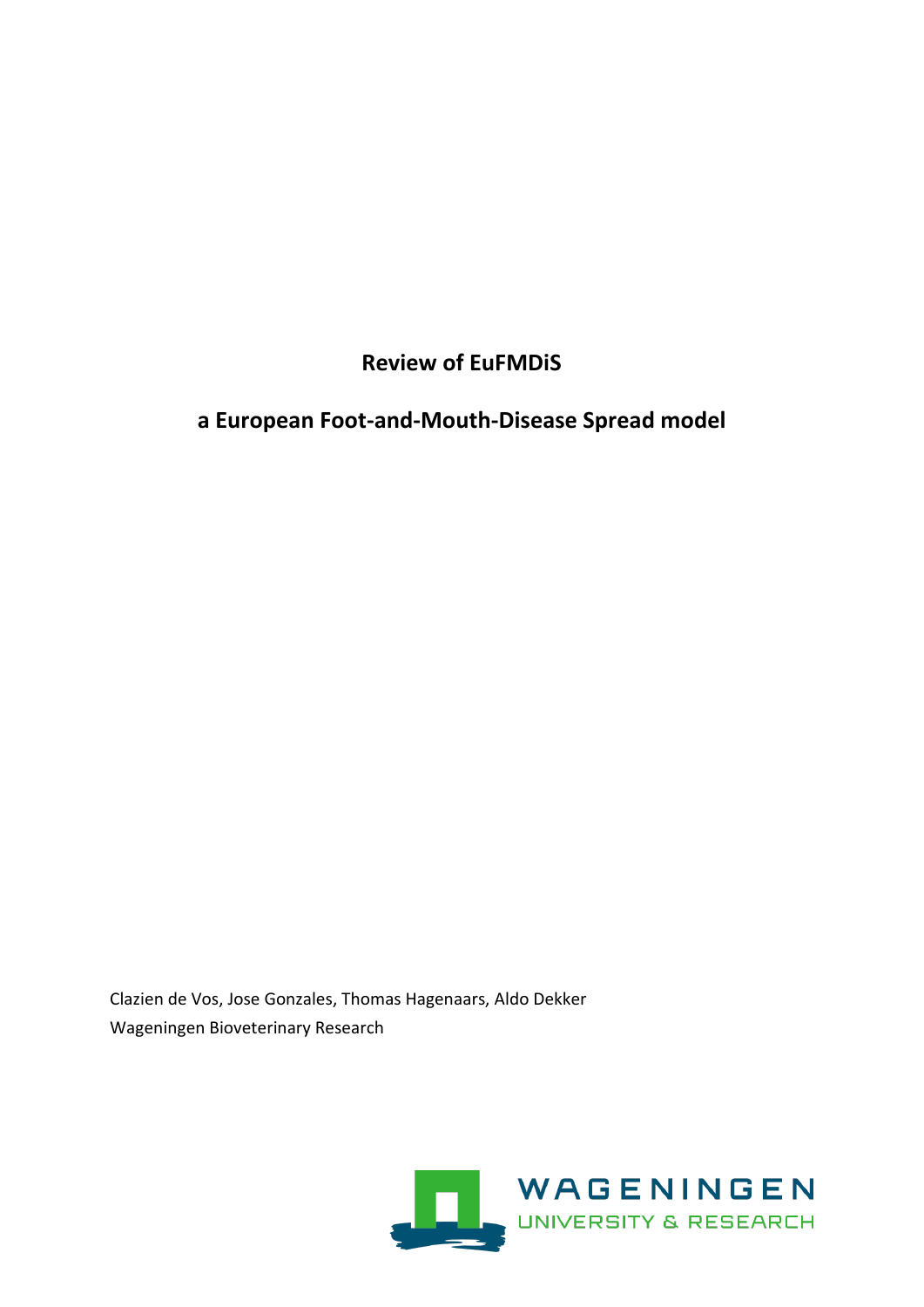# **Contents**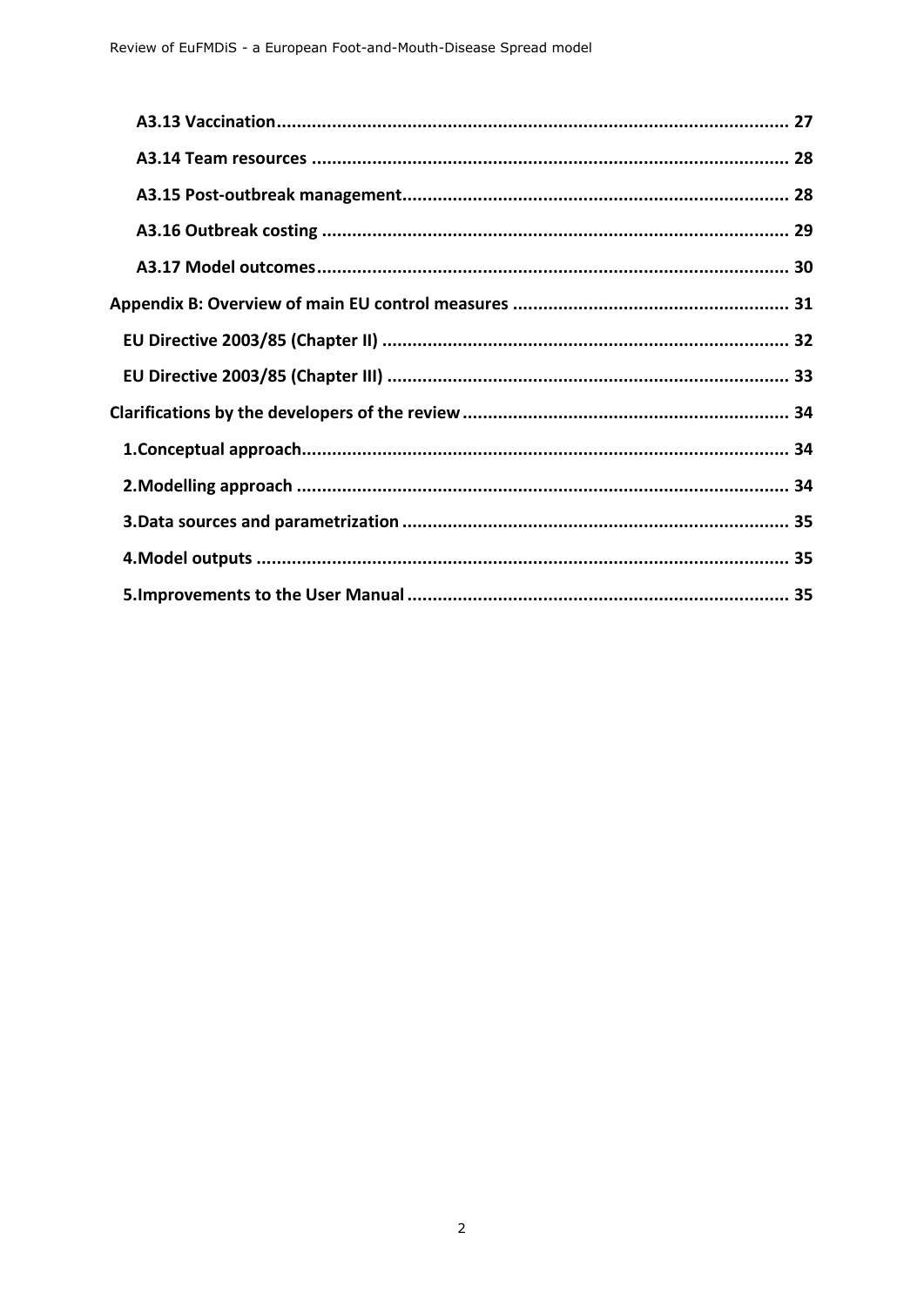# <span id="page-3-0"></span>**Summary**

EuFMDiS is a detailed simulation model that explicitly models within-herd and between-herd transmission of FMD, contributing to an intuitive understanding of the model by the user. The model can be used to evaluate different control strategies, varying from the minimal requirements given by EU legislation to ring culling and vaccination, while also considering limited availability of resources. As such, EuFMDiS can be of great help in contingency planning. Considering the multitude of parameters that can be changed in EuFMDiS, we recommend the support of trained epidemiologists when deploying the model to evaluate FMD outbreak scenarios and control strategies. EuFMDiS is a data demanding simulation model which uses many parameters for the different phases of the disease transmission and control processes. Some of these parameters lack biological or veterinary observations for parameterization. As a consequence, input into EuFMDiS relies to a large extent on expert opinion. We conclude that default parameter values in EuFMDiS need to be chosen carefully and supported by scientific literature when available. This applies especially to disease transmission parameters that are uniform over countries and regions. The current overview of default parameter values in the EuFMDiS user manual is lacking completeness and justification. We recommend to provide a summary of input parameter values reviewed from the literature as an appendix to the manual. Furthermore, we strongly advise to evaluate the impact of uncertain input parameters on model results in an extensive sensitivity analysis.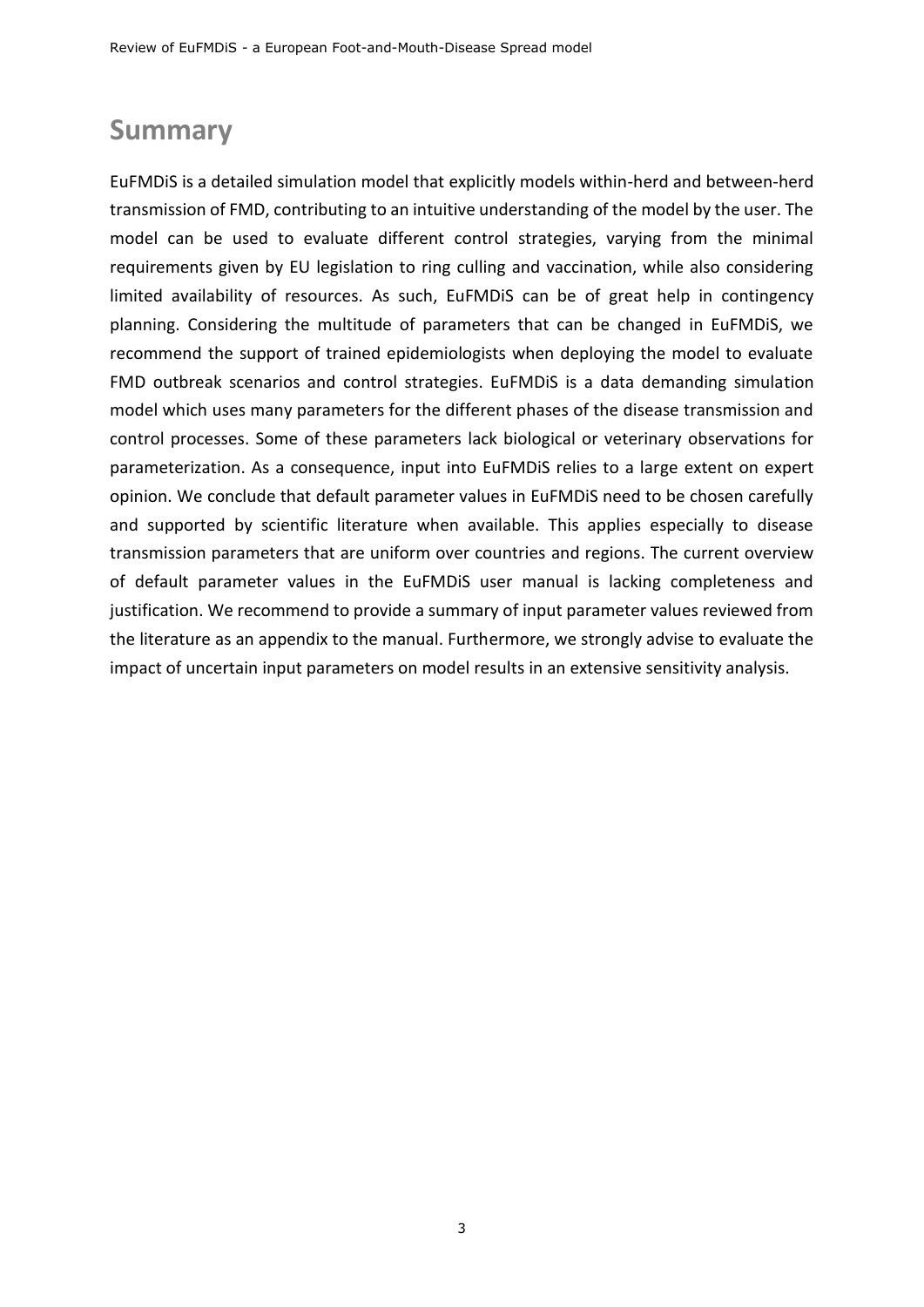# <span id="page-4-0"></span>**1 Scope and objectives of the review**

## <span id="page-4-1"></span>**1.1. Background**

The European Commission for the Control of Foot-and-Mouth Disease (EuFMD) has developed the "European Foot-and-Mouth Disease Spread Model – EuFMDiS" to assist countries with improving or testing their preparedness for controlling FMD-outbreaks. EuFMDiS is a derivative from the AADIS model (Bradhurst et al., 2015; 2016) and has been modified and adapted to the European situation to serve as a multi-country European FMD model to improve contingency planning by Member States and at the European level. EuFMDiS has been developed in collaboration with seven pilot countries in South-East Europe (Austria, Bulgaria, Croatia, Hungary, Italy, Romania, Slovenia) and has been prototyped for these countries. In addition, Spain and the Republic of Ireland are currently working on the collection of data to adapt the model to their national context and some other countries such as France have expressed their intention to join EuFMDiS. Before releasing the model for wider use, FAO considers it important that the prototype is reviewed by external experts to evaluate its quality/fit for purpose.

## <span id="page-4-2"></span>**1.2. Terms of reference**

Wageningen Bioveterinary Research was asked to perform a desktop review of the EuFMDiS model that addresses the following issues:

#### 1. Conceptual approach

- a. Are the biology and epidemiology of FMD adequately represented in EuFMDiS given the intended use of the model?
- b. Are the control measures represented in the model consistent with European policies and approaches?

#### 2. Modelling approach

- a. Are the approaches used to represent key processes in the model (including disease transmission and disease control) reasonable, given the intended use of the model?
- b. Are the structure, logic, and mathematical representations of these processes in EuFMDiS appropriate and technically valid?
- c. Are the key assumptions made in the modelling approach plausible?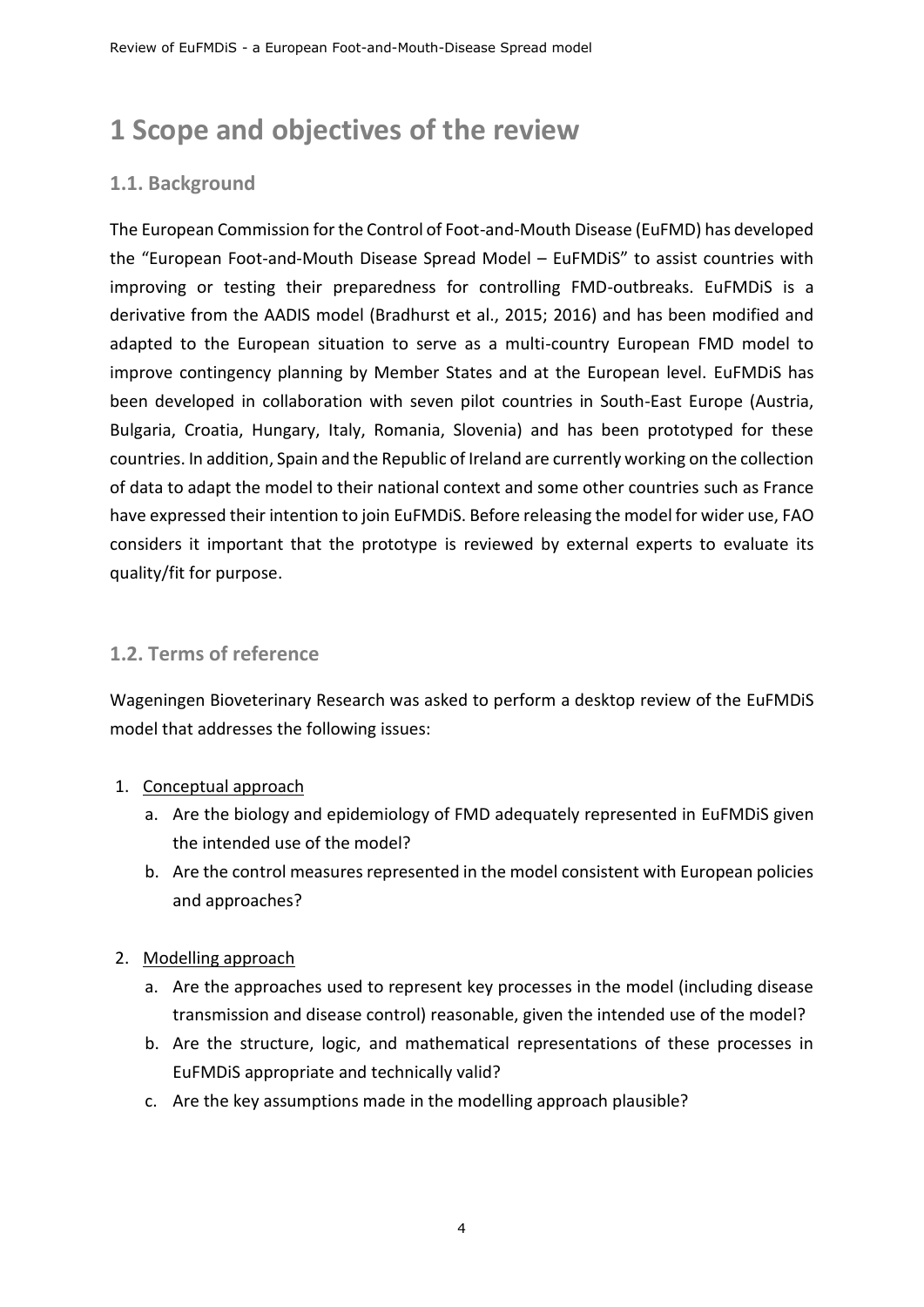#### 3. Data sources and parameterization

- a. Are the data used in the model suitable and consistent with the modelling requirements and its intended use?
- b. For data supplied by participating countries are the reporting templates and instructions sufficiently clear?
- c. Are there additional data sources that could be used to support the model parameterization?
- 4. Model outputs
	- a. Does the model produce sensible outputs i.e. do they make biological sense based on general understanding and previous experience with FMD in Europe?
	- b. Are the outputs appropriate and sufficiently accurate to support the sorts of analyses required given the model's intended use?

# <span id="page-5-0"></span>**2 Activities implemented by the review team**

First, the EuFMDiS model was presented to the review team by Koen Mintiens (FAO) at a kickoff meeting. After this meeting, the review team was given detailed documentation on EuFMDiS and some background information. Documents provided to the review team included:

- PowerPoint presentation introducing EuFMDiS
- EuFMDiS user manual
- EuFMDiS key assumptions
- Publication explaining the modelling approach
- Data requirements document
- Data templates with instructions
- PowerPoint presentation explaining the data needs as presented during a workshop in North Macedonia

The review team carefully read the EuFMDiS user manual and publications on AADIS (Bradhurst et al., 2015; 2016) and reviewed the key assumptions and data requirements of EuFMDiS.

The review team also received all necessary files to install the EuFMDiS model to further explore the model and generate results. The instructions for installation of EuFMDiS provided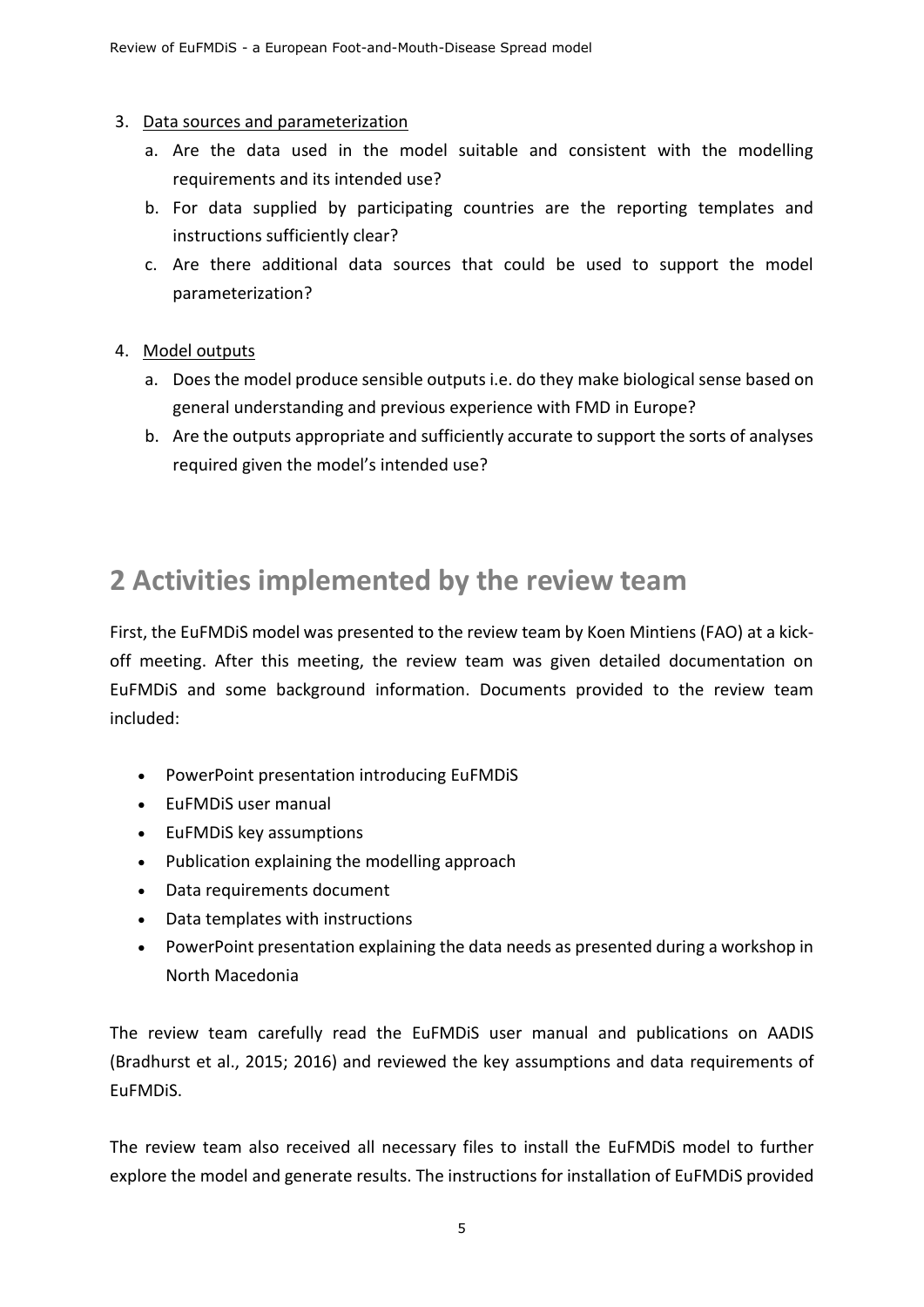in the User Manual are largely self-explanatory. However, installation is not an easy task for lay persons as the user has, e.g., to manually configure some text files and share folders. The review team experienced problems in installing the program, most likely because the first zip file that was received had some missing or corrupt files. FAO kindly provided support to accomplish the installation.

The review team explored the demo version of the EuFMDiS model by following the steps of the tutorial in the EuFMDiS user manual. Several scenarios were run with the model, with FMD outbreaks starting at different farm types and in different regions/countries. Also, the impact of changing control strategies to include either ring culling or vaccination was evaluated.

# <span id="page-6-0"></span>**3 Results**

## <span id="page-6-1"></span>**3.1. Conceptual approach**

EuFMDiS simulates foot-and-mouth disease (FMD) outbreaks in seven EU member states. The model considers different herd types with FMD susceptible animals to simulate both withinherd and between-herd transmission of the disease. Herd types are characterized by region to take into account regional differences within countries. EuFMDiS takes into account the most important between-herd spread mechanisms of the disease, including animal movements; indirect contacts via products, humans or non-animate objects (often referred to as fomites); and airborne transmission. The model also accounts for distance-related spread of which the underlying mechanisms are poorly understood (in the model referred to as local spread). Built-in control measures in EuFMDiS cover the main control measures, both compulsory and optional, as given in EU legislation. We recommend to select only the minimal requirements for control in the default settings of the model (i.e. no national standstill; protection zone of 3 km; surveillance zone of 10 km). An overview of the main control measures of EU Directive 2003/85 is given in Appendix B.

EuFMDiS is a very detailed simulation model explicitly modelling FMD transmission mechanisms. This contributes to an intuitive understanding of the model by the user. However, the vast number of details in EuFMDiS results in many input parameters that need to be parameterized before the model can be run. Parameterization was partly done by the model developers (e.g. within-herd transmission, airborne spread) and partly by the member states (e.g. herds and holdings, animal movements, indirect contacts). For some parameters, biological or veterinary observations required for parameterization are not available, e.g.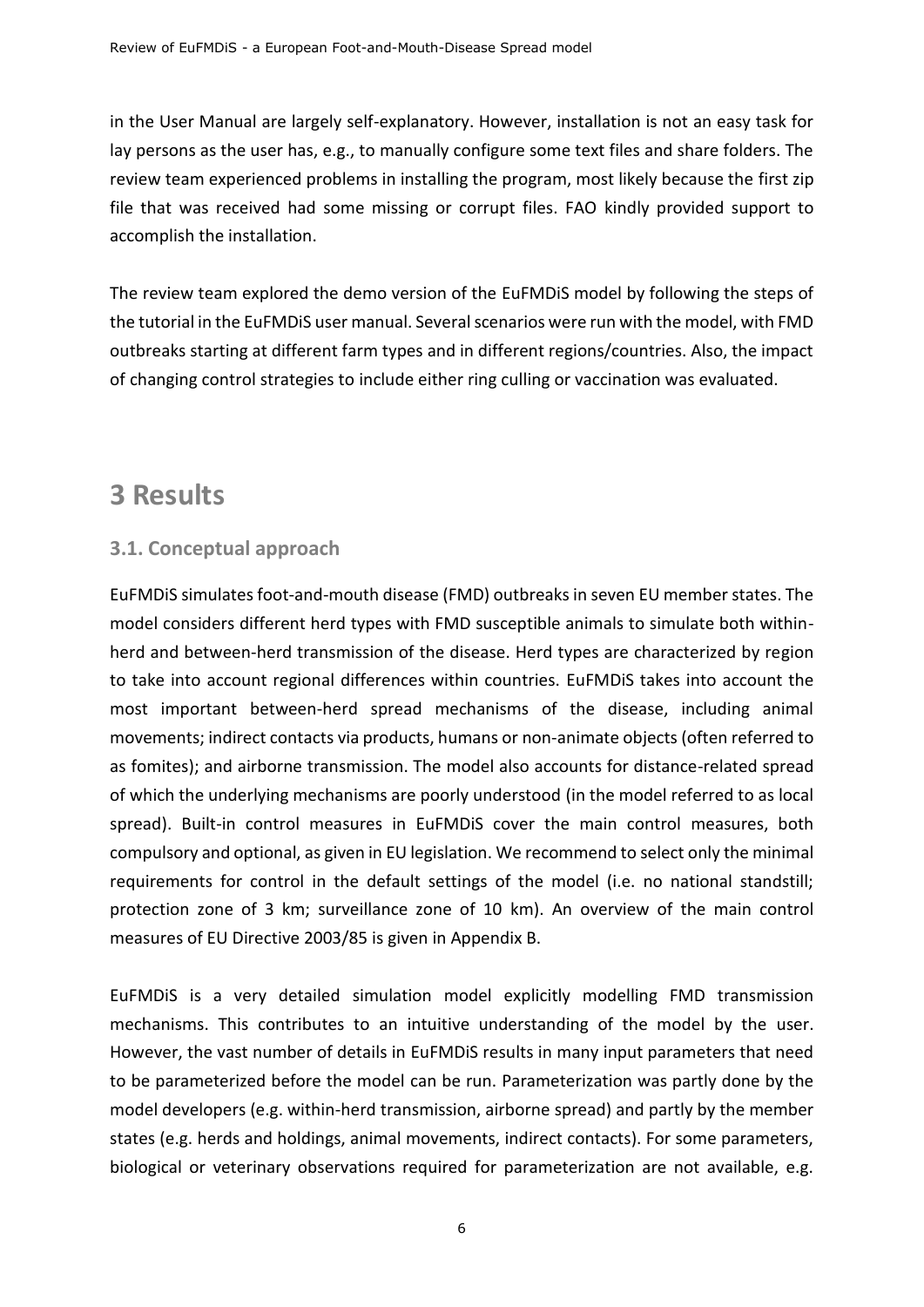indirect contacts and biosecurity levels on farms. Quantification of these parameters is based on expert opinion and cannot be validated. However, validation of model input for parameters for which experimental and/or field data are available is also lacking. Especially the input parameters for the equation based model (EBM) need to be more carefully chosen and supported by references. We consider this a task of the model development team and not the end user.

# <span id="page-7-0"></span>**3.2. Modelling approach**

The modelling approach of EuFMDiS is similar to the approach used in AADIS, which is described by Bradhurst et al. (2016). EuFMDiS uses detailed model representations of between-herd transmission routes, including: direct contact (i.e. movement of live animals between herds), movements on and off markets/sale yards; indirect contact (defined as movement of animal products, by-products or inanimate objects between herds); local (distance-based) contact; airborne transmission. In modelling the spread via indirect contact routes, the authors take into account infectivity of the source herd (depending on species and size), susceptibility of the destination herd, and biosecurity measures in place at the destination herds, amongst other factors. The problems with choosing such an approach have been well described in a review of models used for FMD spread during the 2001 epidemic in Great Britain by Keeling (2005). Discussing the InterSpread FMD model that uses a similarly detailed approach for between-herd transmission, Keeling explains: 'The vast number of mechanisms through which infection can be spread is both a strength and a weakness of InterSpread. Complex models have an intuitive appeal and are frequently considered better and more accurate. However, a model is only as good as the data that are used to parameterize it, and complex models require more parameters.' Keeling warns: 'InterSpread includes the effects of a vast number of details that the other models used during 2001 ignored; however, these extra details must be weighed against difficulties in parameterization (which quantifies the effects of observable characteristics on the epidemic process), with expert opinion being required to estimate many important quantities.' Similar remarks were already made by Kao (2002) in an earlier review of the 2001 FMD models. The very same warning applies to EuFMDiS.

Clearly, the structure of EuFMDiS is flexible in the sense that the model can in principle be simplified by switching off transmission pathways and control measures, or by setting certain parameters equal to zero. From that perspective, just as InterSpread, the model is 'more of a framework within which a model can be specified, rather than actually being a model itself. It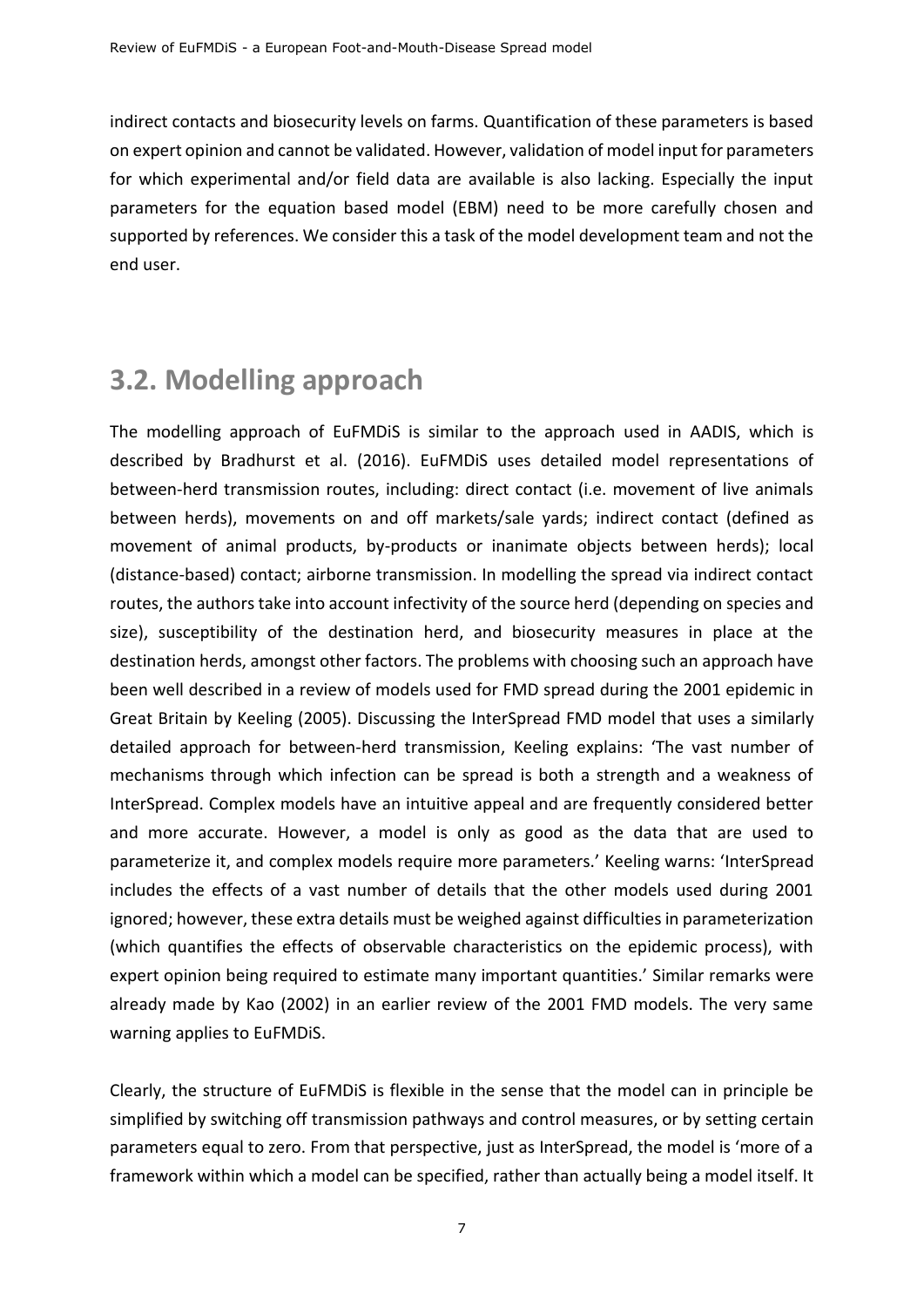is capable of simulating a variety of models and model assumptions, from very simple spatial models to very complex ones' (Keeling, 2005). However, for the user of this framework to make a good choice of model complexity, he/she would need considerable epidemiological expertise. More likely, a typical user would start out from the default parameter values implemented, which in majority have not been validated. Validation of many of these parameters is in fact impossible as the quantitative biological or veterinary observations required for it are missing.

EuFMDiS uses a hybrid modelling approach consisting of a deterministic EBM to simulate within-herd transmission of FMD and a stochastic agent based model (ABM) to simulate between-herd transmission. EuFMDiS accounts for different pathways for between-herd transmission including local spread, direct contacts, indirect contacts, airborne transmission and assembly centres. The last pathway is only used to simulate spread of disease between countries. Pathways for between-herd transmission can be switched on and off by the user, which we consider an asset of EuFMDiS. The use of a deterministic EBM for within-herd transmission will result in a slight overestimate of the number of infected farms, because the option that introduction of infection in a herd will not result in transmission is ignored for values of  $R_0 > 1$ . We do not consider this a limitation of the model given its intended use for preparedness and contingency planning. The results of the stochastic ABM for between-herd transmission are more important to this end. Considering the ABM, we would like to mention two issues of concern. First, the contribution of airborne spread to between-herd transmission is controversial. There is no evidence that airborne spread played a role in FMD outbreaks in Italy (Maragon et al. 1993) or the Netherlands (Bouma et al. 2001). Also, the 2001 epidemic in Great Britain did not provide strong evidence for airborne spread, with the few farms for which airborne spread was considered having a negligible contribution to the epidemic (Hagenaars et al., 2011). The algorithms used for airborne transmission seem to result in an overestimate of this pathway based on the results presented by Bradhurst et al. (2016). However, simulation results with the EuFMDiS demo model indicate a limited contribution of airborne spread to between-herd transmission only. Nevertheless, we recommend to switch off this pathway in the default settings of EuFMDiS. Second, distance-related transmission in EuFMDiS is modelled by the local spread pathway, using a relatively simple algorithm to determine the distance-related probability of infection. Data from FMD outbreaks in the UK and the Netherlands in 2001 have been used to estimate spatial kernel models to account for distance-related spread that are not limited by a user-defined maximum distance (Ferguson et al., 2001; Savill et al., 2006; Boender et al., 2010). Nevertheless, most transmission events initiated by these spatial kernels are in a radius of < 3 km around infected farms. Considering that modelling of the indirect spread pathway in EuFMDiS is analogous to the local spread pathway, but requires a huge effort in quantifying the required input parameters needed,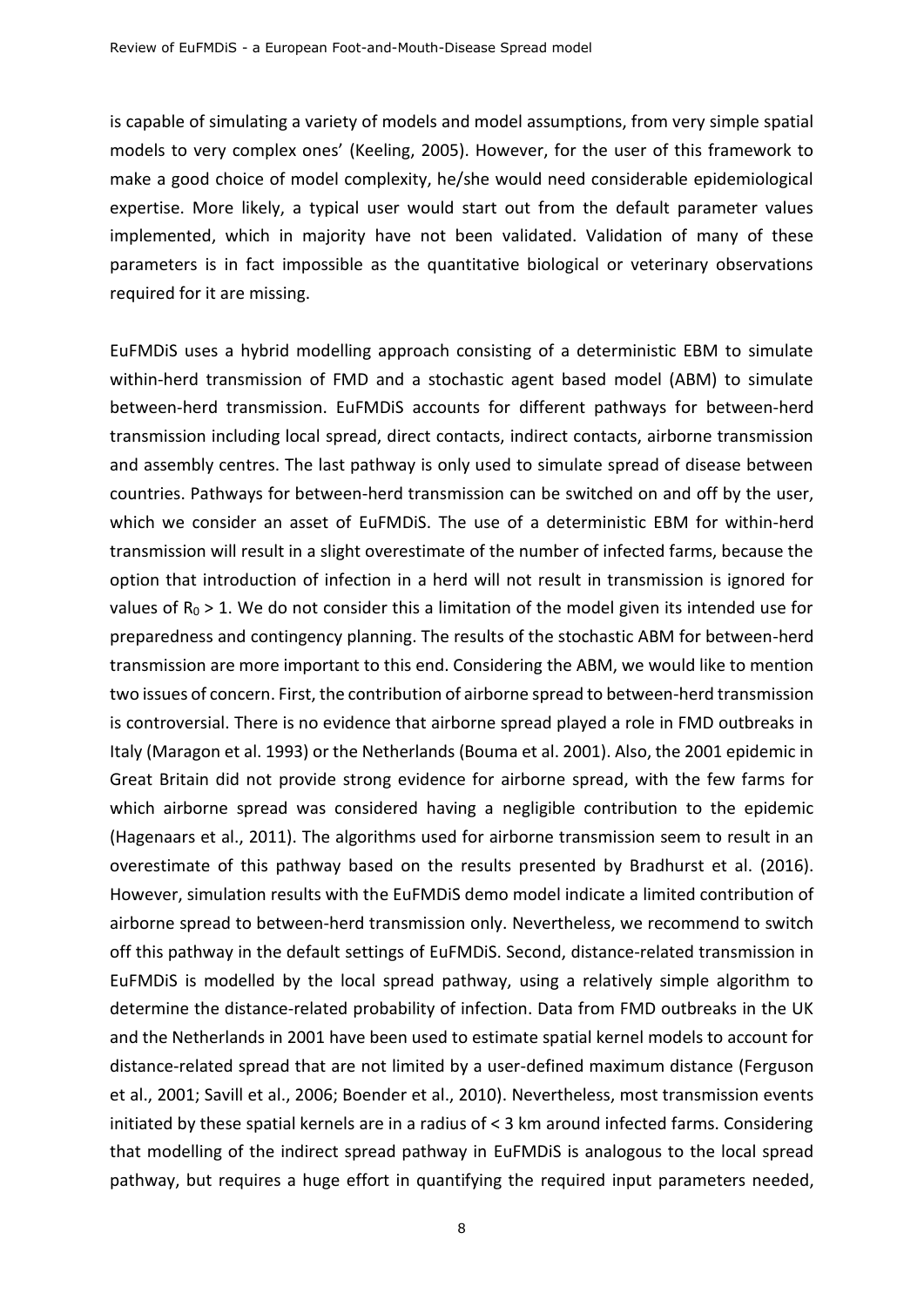resulting in high uncertainty for results obtained for the indirect spread pathway, we recommend to merge the local spread pathway and the indirect spread pathway into a single distance-related spread pathway based on a spatial kernel.

A more detailed review of the modelling approach is given in Appendix A.

## <span id="page-9-0"></span>**3.3. Data sources and parameterization**

EuFMDiS is a data demanding simulation model which uses many parameters for the different phases of the disease transmission and control processes. The manual clearly explains these different phases going from the within-herd transmission process, the between-herd transmission process with different transmission pathways considered at this level and the disease control process where different strategies can be tested either independently or combined. This structure of the model and its description in the manual facilitates the overall understanding of the model application and purpose by the user. In addition, one of the strengths of the model is that values for all parameters can be provided by the user. However, given the large amount of parameter values required, this quality can easily, and would probably, become a weakness since there is the risk that the user would take the generation and provision of data to the model lightly and compromise therefore the quality of the simulations performed.

Input data into EuFMDiS are organized in a relational database and can be configured for individual countries, regions, holdings and herds. To run EuFMDiS many input parameters need to be parameterized, some of which lack solid data for parameterization. Default values for all input parameters are provided in the pilot version of the model. Disease-related parameters needed for the EBM and on infectivity and susceptibility of different species will differ among virus strains, but not by definition among countries. Hence, the default values of these input parameters need to be carefully chosen and justified by the model development team. Country-specific parameters on herds, contact rates, resources for control, etc. are to be provided by the individual countries. Default values of control-related parameters should preferably be chosen such that they represent the minimal requirements for control as given by EU legislation. These parameters can easily be changed by the user via the graphical user interface (GUI) to explore different control strategies, whereas disease-related and countryspecific parameters can only be changed in the database itself.

Detailed data is required on the following components: 1) the livestock population, 2) withinherd and between-herd transmission, 3) disease control and 4) costs due to disease, control and market loss. The data requirement document *EuFMDiS\_data\_requirements.pdf* explains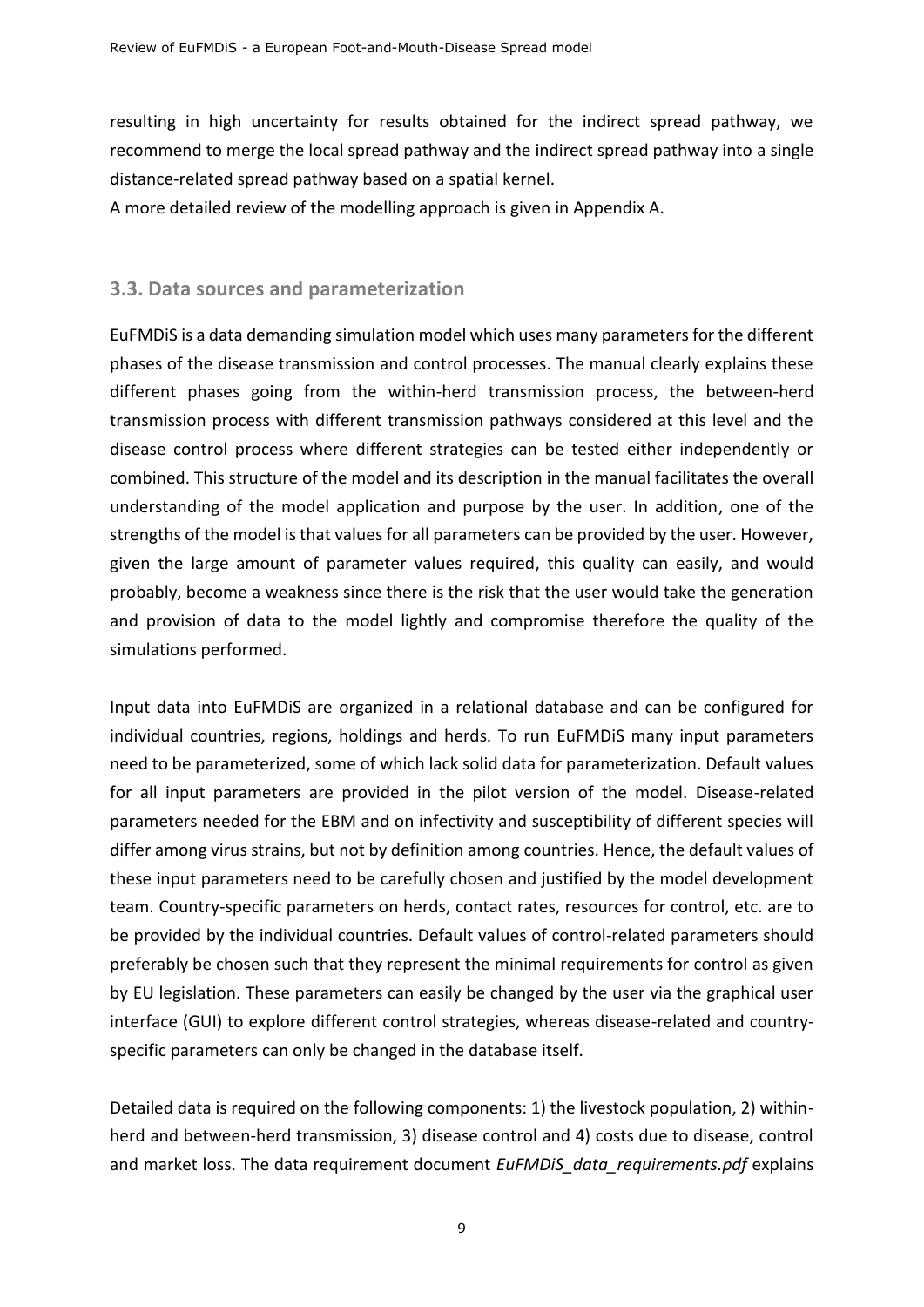the provision of data for items 1, 3, 4, and partly for 2 (covering mainly contact data for the between-herd transmission pathways). These data are important for configuring the model to the specific condition of the member state applying the model. However, data requirements on the parameters regulating the transmission processes are not stressed in this document and are lightly mentioned with some example values provided in the manual. This situation leads to the risk of the user focusing its efforts on the data requested in the *EuFMDiS\_data\_requirements.pdf* document, which requires substantial work, and take for granted (or fully trust) the default values given in the manual and the example datasets (csv files).

To minimise this risk and facilitate the application of EuFMDiS so that one (paraphrasing the authors) 'enables the model to represent realistically spread and control of FMD outbreaks', it is advised to provide as an appendix a summary of parameter values reviewed from the literature. This could be provided in the form of tables listing estimates for different parameter values (e.g. mean and confidence intervals) and providing the references from where the estimates were taken. Such a table could be provided for, for example (but not limited to), the parameters used for the EBM configuration of the model. We foresee that such tables would reduce the pressure on the user (who has plenty of work collecting herd and movement data) and let the user choose the parameter values or range of values they would like to assess. To further stress the point of providing the recommended tables, it should be also noted that some veterinary services do not have full access to scientific literature. These tables should be updated at least every 5 years as new publications on transmission parameters will come forth.

Considering the instructions for collecting and reporting data to support the modelling of disease transmission and control in EuFMDiS, we concluded that the collection of statistics on direct contacts between farm types regions is straightforward if an adequate identification and registration (I&R) system is employed by the member state. However, the assessment of indirect contacts is much more complicated, especially because the requested parameters are a summary over different types of contacts that might occur with different frequencies, over different distances and with different herd types. The authors state: 'You will need to factor in all the types of indirect contacts and frequencies of these different types of indirect contacts for each source herd type and estimate the likely distribution of contacts with each of the nine possible destination herd types'. We consider this an extremely difficult task and recommend to provide a more detailed worksheet to the member states (e.g. resembling the data used for indirect contacts given in the example for Australia). Although on first sight, it seems as if one would ask more information from the member states, this only helps in making the requested information more explicit. The model development team could then apply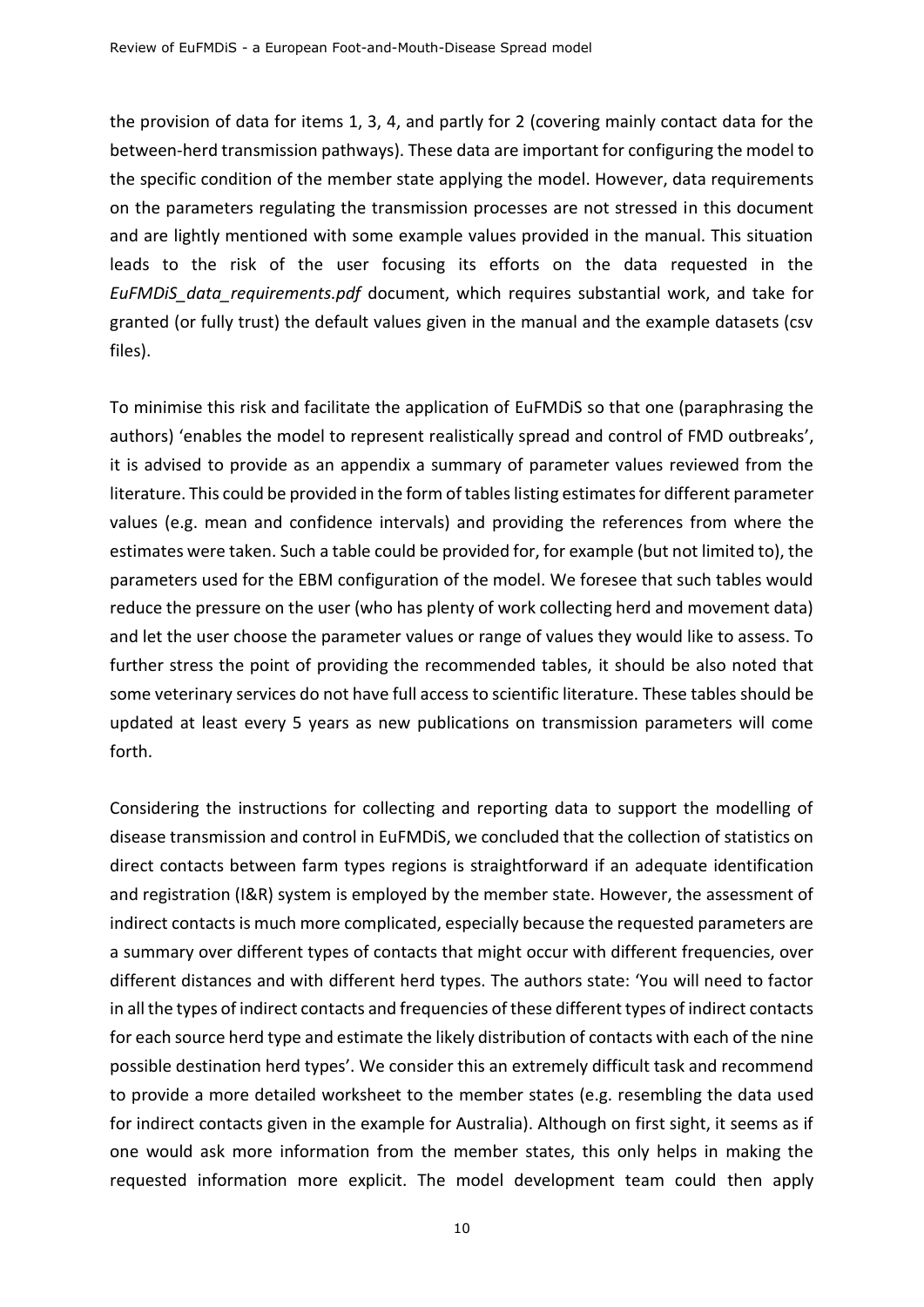standardized algorithms to summarize the data provided by the member states into the format used by EuFMDiS.

In the Excel templates, the member states are often requested to divide direct or indirect contacts given over, e.g., seasons or herd types. In this, they are asked to provide percentages and to ensure that the totals equal to 100%. This task could easily be simplified by just asking to divide the total number over the different categories. The model development team could then use an algorithm to change the values into probabilities or percentages. Furthermore, it could be helpful to include a true/false statement in the Excel templates to check if the values provided indeed add up to the total number (or 100% as it is now).

## <span id="page-11-0"></span>**3.4. Model outputs**

The model provides ample opportunities for the user to explore different outbreak scenarios (e.g. depending on the herd type and location of the first infected farm) and control strategies (including ring culling and vaccination). There is a lot of parameters that can be changed in the GUI, although not all of them are intuitively understood. Other parameters, e.g. on transmission probabilities, can only be changed in the database (csv files) or in the configuration settings (txt files). Unexperienced users are not likely to touch those, although choices made here will also have major impact on model results. The multitude of input parameters that can be changed is considered both a strength and a weakness of EuFMDiS. Although it makes the model very flexible to evaluate different outbreak scenarios and control strategies, it can also hamper a proper use of the model, especially if the end user has no firm epidemiological background. Therefore, explicit instructions for the end user are needed when EuFMDiS is to be used for contingency planning.

The user interface has many options for 'observing' an FMD outbreak in EuFMDiS and this is an appealing feature EuFMDiS. Unfortunately, graphical results are not stored after the simulation. The model stores several csv files for subsequent analysis by the user. Headings of the columns in these files are not self-explanatory and need more documentation.

Output of scenarios run with EuFMDiS can be compared, among others, for the number of infected herds, the number of herds culled and/or vaccinated, the length of the epidemic and costs of the epidemic. Furthermore, information is provided on each of the infected herds including the pathway that resulted in infection. As such, results of the tool are useful for preparedness and contingency planning.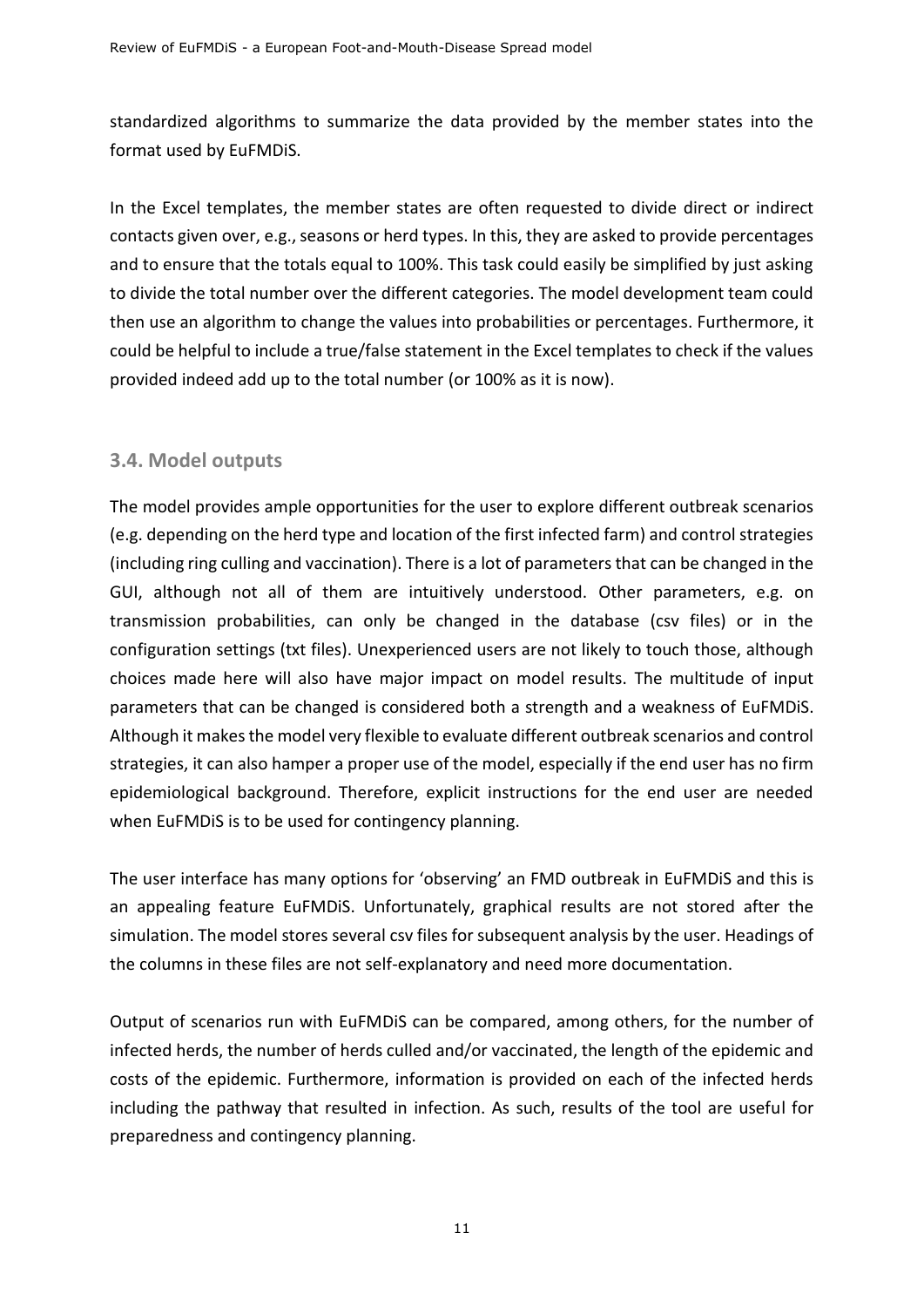Information on delays in control processes due to limited resources cannot easily be derived from the model, whereas we think that such information would be helpful for contingency planning, e.g. by evaluating if available resources are sufficient to control 95% of the outbreaks without major delays. Although the model takes into account the number of teams for each control activity set by the user, the minimum or optimum value required to implement control measures can now only be found by trial and error (if at all). We thus conclude that the usefulness of the model could be improved by a more explicit visualisation of the lack of resources for control measures and additional calculations to define the minimum or optimal number of teams required for the different control measures.

Our main concern in evaluating whether the model produces sensible outputs is the impact of the default input parameter values on the results as discussed above. The parameters set for the EBM will most likely result in an overestimate of the number of infectious animals in an infected herd, resulting in a high infectiousness of those herds. Simulating an FMD outbreak starting in a commercial fattening pig herd in Austria confirmed our concern with most iterations resulting in large epidemics when a stamping out only control strategy was chosen. Even with a 1 km ring culling strategy, these epidemics were unexpectedly large. Observed results for between-herd transmission made, however, biological sense with the majority of secondary infections caused by local spread, especially after detection of the first infected herd. The contribution of airborne spread was relatively small, even with an outbreak starting in commercial pig farms, which we think is much more realistic than results of AADIS as presented by Bradhurst et al. (2016).

# <span id="page-12-0"></span>**4 Conclusions**

EuFMDiS is a very detailed simulation model explicitly modelling FMD transmission mechanisms. This contributes to an intuitive understanding of the model by the user. The model uses a hybrid modelling approach combining a deterministic EBM for within-herd transmission and a stochastic ABM for between-herd transmission, resulting in a computationally efficient model. We concluded that transmission pathways for between-herd transmission in EuFMDiS could be simplified by using a spatial kernel to simulate distancerelated transmission that covers both local spread and spread by indirect contacts. This would reduce the number of uncertain and non-validated input parameters in the model. The contribution of airborne spread to between-herd transmission in EuFMDiS should be carefully monitored to ensure plausible results. We recommend to switch this pathway off in the default model settings. Built-in control measures in EuFMDiS cover the main control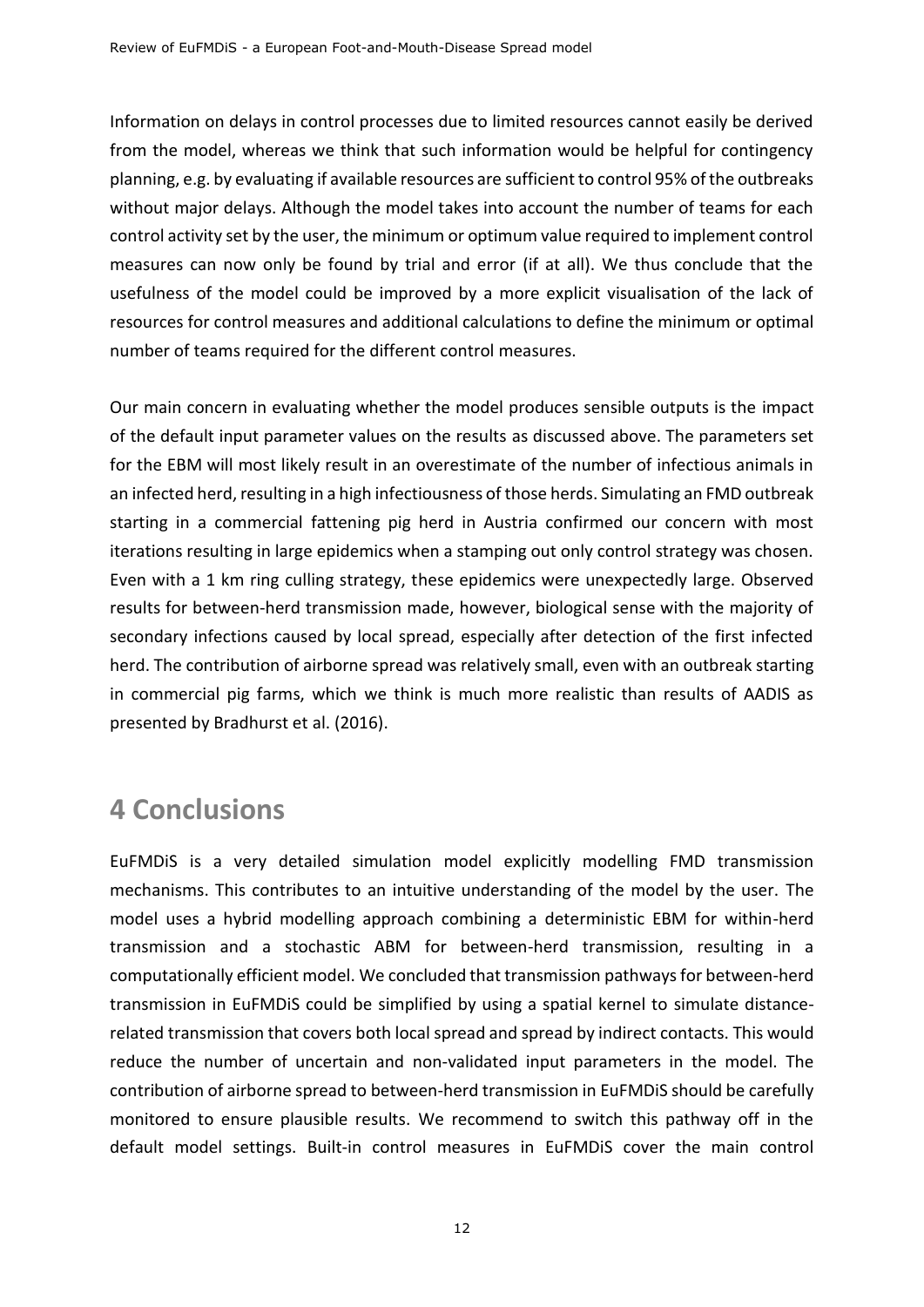measures, both compulsory and optional, as given in EU legislation. We recommend to select only the minimal requirements for control in the default settings of the model.

EuFMDiS is a data demanding simulation model that uses many parameters for the different phases of the disease transmission and control processes. Default parameters in EuFMDiS should be carefully chosen and supported by scientific literature when available. This applies especially to disease transmission parameters that are uniform over countries and regions such as the input parameters of the EBM.

EuFMDiS provides ample opportunities for the user to explore different outbreak scenarios and control strategies. To this end, input parameter values/settings can be changed in the graphical user interface (GUI). The GUI has many options for 'observing' an FMD outbreak in EuFMDiS and this is an appealing feature of EuFMDiS. However, output stored in csv files is not sufficiently annotated and lacks the opportunity to optimize resources for control measures. Trained epidemiologists should be available to support the end users of EuFMDiS when deploying the model to evaluate FMD outbreak scenarios and control strategies.

Our main concern about EuFMDiS is the multitude of input parameters that need to be parameterized and for which biological or veterinary observations are partly lacking. As a consequence, input into EuFMDiS relies to a large extent on expert opinion. Apart from this, default values of parameters that can be derived from experimental or field data are not always plausible, especially in the EBM for within-herd transmission. We recommend to reconsider the default values used for the EBM and to provide the user with a summary of parameter values for the EBM reviewed from the literature. A sensitivity analysis to investigate the impact of uncertain model parameters in both the EBM and ABM on model results could help in identifying those parameters for which a good parameterization is essential to obtain robust model results. Such a sensitivity analysis is currently lacking.

# <span id="page-13-0"></span>**5 References**

Alexandersen, S., Quan, M., Murphy, C., Knight, J., Zhang, Z., 2003. Studies of quantitative parameters of virus excretion and transmission in pigs and cattle experimentally infected with foot-and-mouth disease virus. Journal of Comparative Pathology 129(4), 268-282.

Boender, G. J., van Roermund, H. J. W., de Jong, M. C. M., Hagenaars, T. J., 2010. Transmission risks and control of foot-and-mouth disease in The Netherlands: Spatial patterns. Epidemics 2(1), 36-47.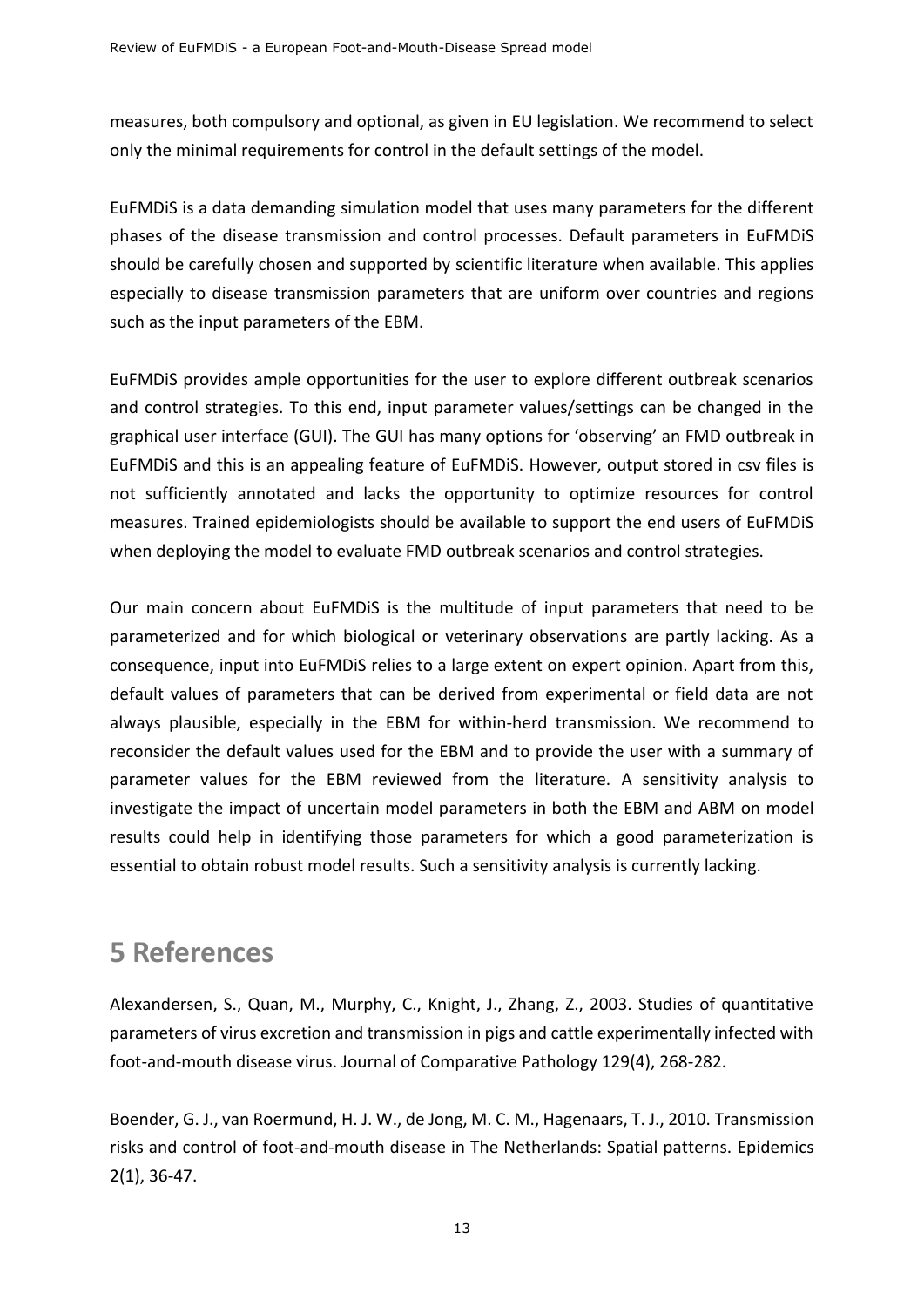Bouma et al. A., Elbers, A.R.W., Dekker, A., De Koeijer, A., Bartels, C., Vellema, P., Van der Wal, P., Van Rooij, E.M.A., Pluimers, F.H., De Jong, M.C.M., 2002. The foot-and-mouth disease epidemic in The Netherlands in 2001. Preventive Veterinary Medicine 57, 155-166.

Bouma, A., Elbers, A. R. W., Dekker, A., de Koeijer, A., Bartels, C., Vellema, P., van der Wal, P., van Rooij, E. M. A., Pluimers, F. H., de Jong, M. C. M., 2003. The foot-and-mouth disease epidemic in The Netherlands in 2001. Preventive Veterinary Medicine 57(3), 155-166.

Bouma, A., Dekker, A., de Jong, M. C. M., 2004. No foot-and-mouth disease virus transmission between individually housed calves. Veterinary Microbiology 98(1), 29-36.

Bradhurst, R.A., Roche, S.E., East, I.J., Kwan, P., Garner, M.G., 2015. A hybrid modeling approach to simulating foot-and-mouth disease outbreaks in Australian livestock. Frontiers in Environmental Science 3, 17.

Bradhurst, R.A., Roche, S.E., East, I.J., Kwan, P., Garner, M.G., 2016. Improving the computational efficiency of an agent-based spatiotemporal model of livestock disease spread and control. Environmental Modelling & Software 77, 1-12.

Bravo De Rueda Cabrera, C., 2015. Foot-and-mouth disease virus: the role of infection routes and species differences in the transmission of FMDV. PhD thesis, Wageningen University.

Bravo de Rueda, C., de Jong, M. C., Eble, P. L., Dekker, A., 2014. Estimation of the transmission of foot-and-mouth disease virus from infected sheep to cattle. Veterinary Research 45, 58.

Bravo De Rueda, C., Dekker, A., Eblé, P. L., De Jong, M. C. M., 2015. Vaccination of cattle only is sufficient to stop FMDV transmission in mixed populations of sheep and cattle. Epidemiology and Infection 143(11), 2279-2286.

Cannon, R.M., Roe, R.T., 1982. Livestock disease surveys : A field manual for veterinarians. Australian Bureau of Animal Health. Commonwealth of Australia, Canberra, ACT, Australia.

Cox, S.J., Veronica Carr, B., Parida, S., Hamblin, P.A., Prentice, H., Charleston, B., Paton, D.J., Barnett, P.V., 2010. Longevity of protection in cattle following immunisation with emergency FMD A22 serotype vaccine from the UK strategic reserve. Vaccine 28(11), 2318-2322.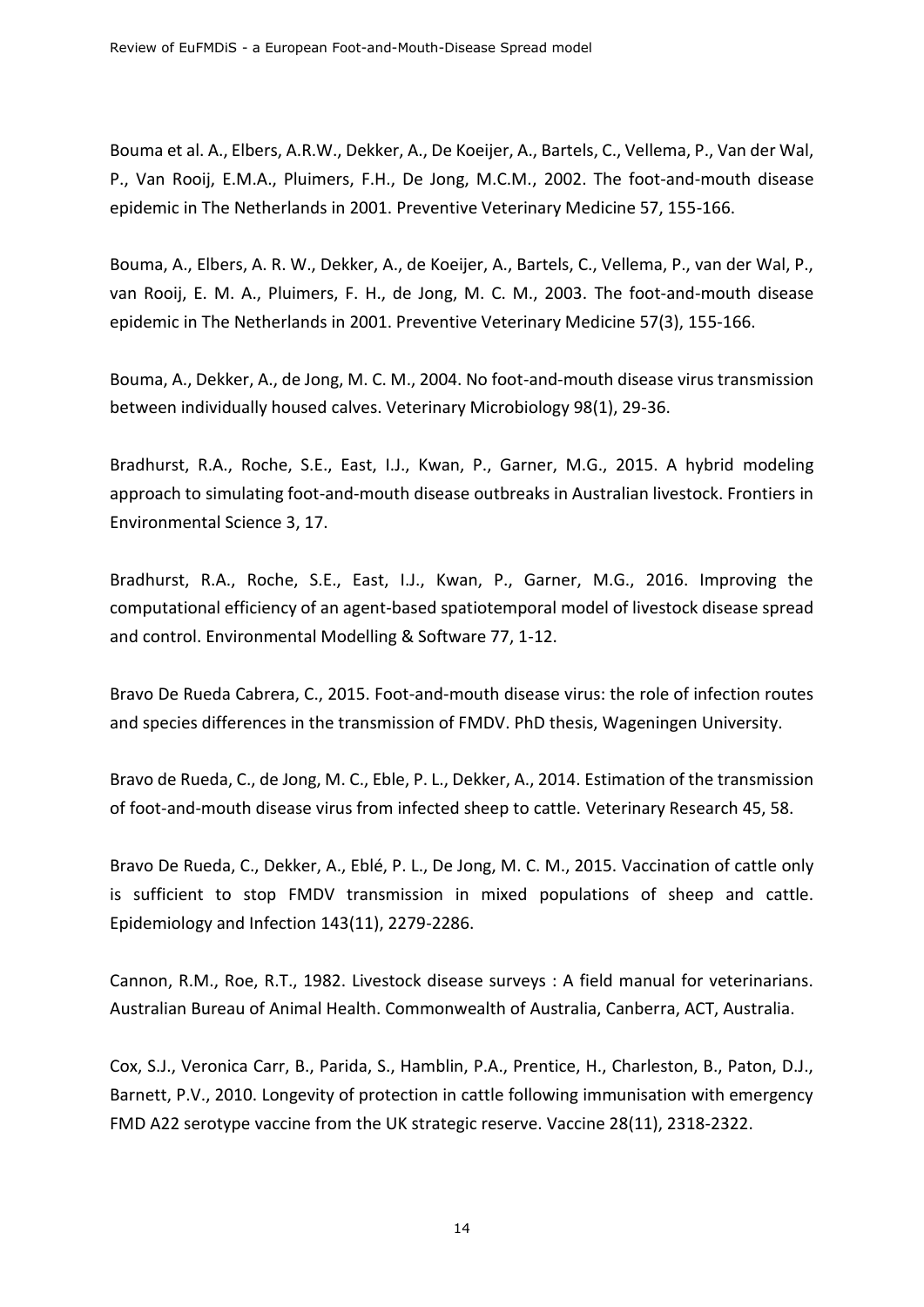Dekker, A., Nielen, M., Molendijk, M., Kroonenberg, F., 1996. Foot-and-mouth disease airborne transmission prediction model: data and model considerations. European Commission for the Control of FMD, Session of the Research Group of the Standing Technical Committee, 2-6 September 1996, Kibbutz Ma'ala Hachmisha, Israel.

Dekker, A., Moonen, P., Pol, J.M.A., 2005. Linear hoof defects in sheep infected with foot-andmouth disease. Veterinary Record 156(18), 572-575.

Dekker, A., Hagenaars, T.J., 2019. Estimation of  $R_0$  for FMDV from surveillance data in endemic settings. Global Foot-and-Mouth Disease Research Alliance, scientific meeting, 28-31 October 2019, Bangkok, Thailand.

Donaldson, A.I., Ferris, N.P., Gloster, J., 1982. Air sampling of pigs infected with foot-andmouth disease virus: comparison of Litton and cyclone samplers. Research in Veterinary Science 33,384-385.

Donaldson, A.I., Alexandersen, A., Sørensen, J.H., Mikkelsen, T., 2001. Relative risks of the uncontrollable (airborne) spread of FMD by different species. The Veterinary Record 148, 602- 604.

Donaldson A.I., Alexandersen, A., 2002. Predicting the spread of foot and mouth disease by airborne spread. Revue Scientifique et Technique OIE 21(3), 569-575.

Eblé, P.L., 2006. Efficacy of emergency vaccination against foot-and-mouth disease in pigs. PhD thesis, Utrecht University.

Ferguson, N. M., Donnelly, C. A., Anderson, R. M., 2001. Transmission intensity and impact of control policies on the foot and mouth epidemic in Great Britain. Nature 413(6855), 542-548.

Hagenaars, T.J., Dekker, A., De Jong, M.C.M., Eblé, P.L., 2011. Estimation of foot and mouth disease transmission parameters, using outbreak data and transmission experiments. Revue Scientifique et Technique OIE 30, 467-482.

Jamal, S. M., Bouma, A., Van den Broek, J., Stegeman, A., Chénard, G., Dekker, A., 2008. Footand-mouth disease vaccine potency testing: The influence of serotype, type of adjuvant, valency, fractionation method, and virus culture on the dose-response curve in cattle. Vaccine 26(50), 6317-6321.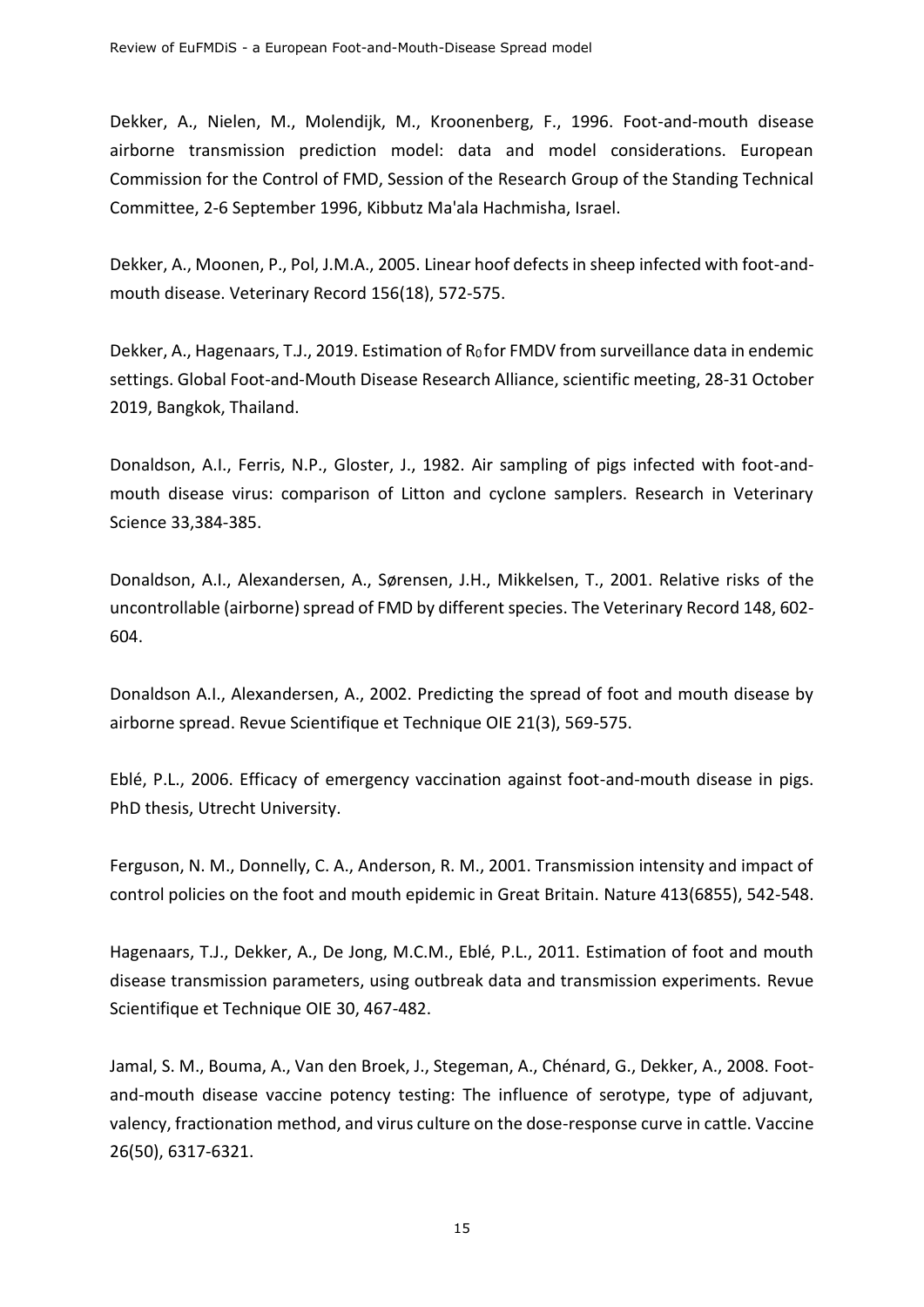Kao, R.R., 2002. The role of mathematical modelling in the control of the 2001 FMD epidemic in the UK. TRENDS in Microbiology 10(6)

Keeling, M.J., 2005. Models of foot-and-mouth disease. Proceedings of the Royal Society B. 272, 1195-1202.

Maragon, S., Facchin, E., Moutou, F., Massirio, I., Vincenzi, G., Davies, G., 1994. The 1993 Italian foot-and-mouth disease epidemic: epidemiological features of the four outbreaks identified in Verona province (Veneto region). Veterinary Record 135(3), 53-7.

McLaws, M., Ribble, C., Stephen, C., McNab, B., Barrios, P.R., 2007. Reporting of suspect cases of foot-and-mouth-disease during the 2001 epidemic in the UK, and the herd sensitivity and herd specificity of clinical diagnosis. Preventive Veterinary Medicine 78(1), 12-23.

Orsel, K., 2007. Foot and mouth disease virus in different host species; the effect of vaccination on transmission. PhD thesis, Utrecht University.

Orsel, K., Dekker, A., Bouma, A., Stegeman, J. A., de Jong, M. C. M., 2005. Vaccination against foot and mouth disease reduces virus transmission in groups of calves. Vaccine 23(41), 4887- 4894.

Orsel, K., Bouma, A., Dekker, A., Stegeman, J. A., de Jong, M. C. M., 2009. Foot and mouth disease virus transmission during the incubation period of the disease in piglets, lambs, calves, and dairy cows. Preventive Veterinary Medicine 88(2), 158-163.

Risk Solutions, 2005. FMD CBA epidemiological model specification and description. A report for DEFRA, May 2005. UK Government.

[https://webarchive.nationalarchives.gov.uk/20060526022342/http://www.defra.gov.uk/ani](https://webarchive.nationalarchives.gov.uk/20060526022342/http:/www.defra.gov.uk/animalh/diseases/fmd/disease/index.htm) [malh/diseases/fmd/disease/index.htm](https://webarchive.nationalarchives.gov.uk/20060526022342/http:/www.defra.gov.uk/animalh/diseases/fmd/disease/index.htm)

Savill, N. J., Shaw, D. J., Deardon, R., Tildesley, M. J., Keeling, M. J., Woolhouse, M. E., Brooks, S. P., Grenfell, B. T., 2006. Topographic determinants of foot and mouth disease transmission in the UK 2001 epidemic. BMC Vet Res 2, 3.

Selman, P., Chénard, G., Dekker, A., 2006. Cedivac-FMD; Duration of Immunity in cattle, sheep and pigs. European Commission for the Control of FMD, Session of the Research Group of the Standing Technical Committee, 16-20 October 2006, Paphos, Cyprus.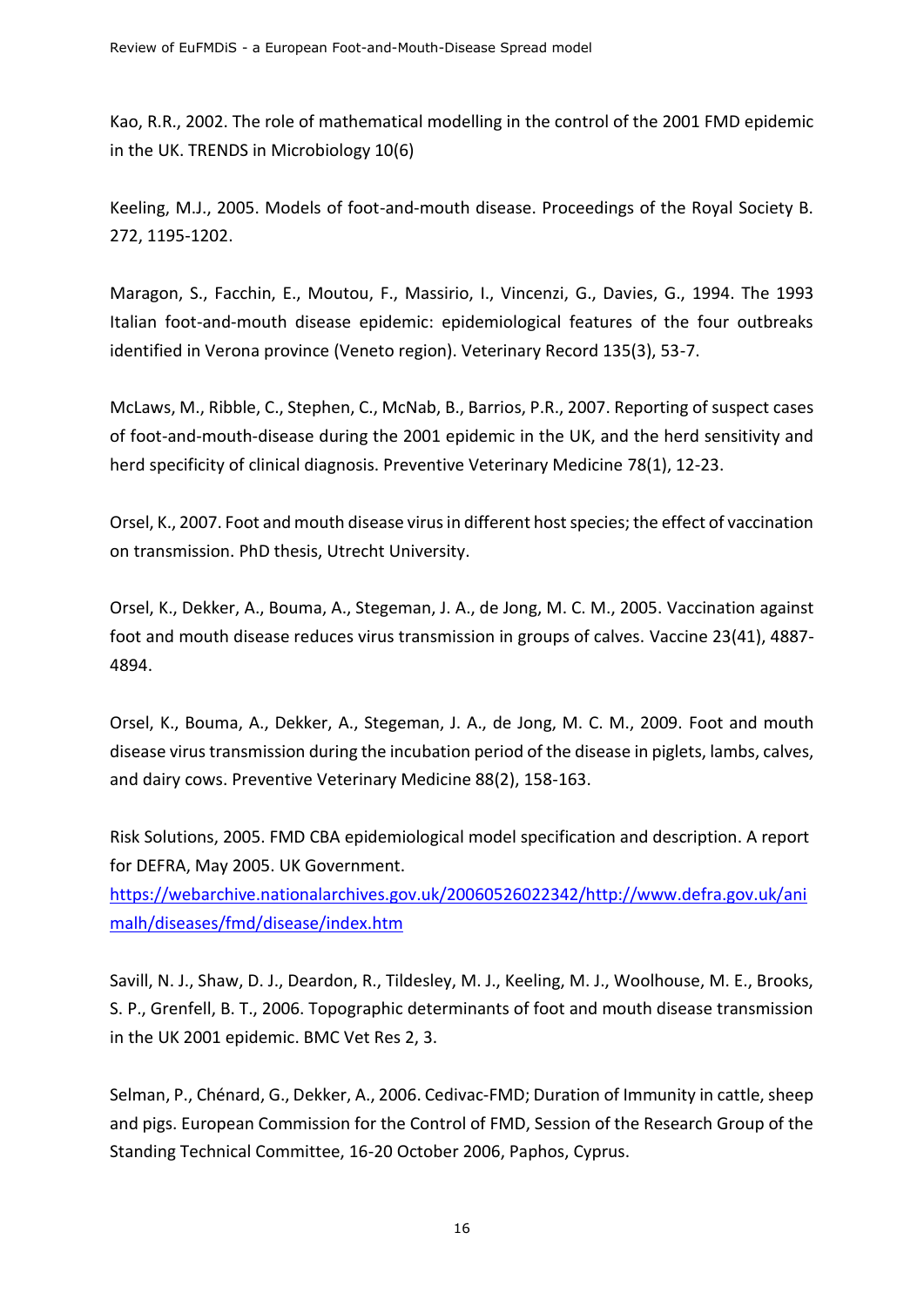Terpstra, C., Van Maanen, C., Van Bekkum, J.G., 1990. Endurance of immunity against footand-mouth disease in cattle after three consecutive annual vaccinations. Research in Veterinary Science 49(2), 236-42.

Yadav, S., Stenfeldt, C., Branan, M.A., Moreno-Torres, K.I., Holmstrom, L.K., Delgado, A.H., Arzt, J., 2019. Parameterization of the durations of phases of foot-and-mouth disease in cattle. Frontiers in Veterinary Science 6, 263.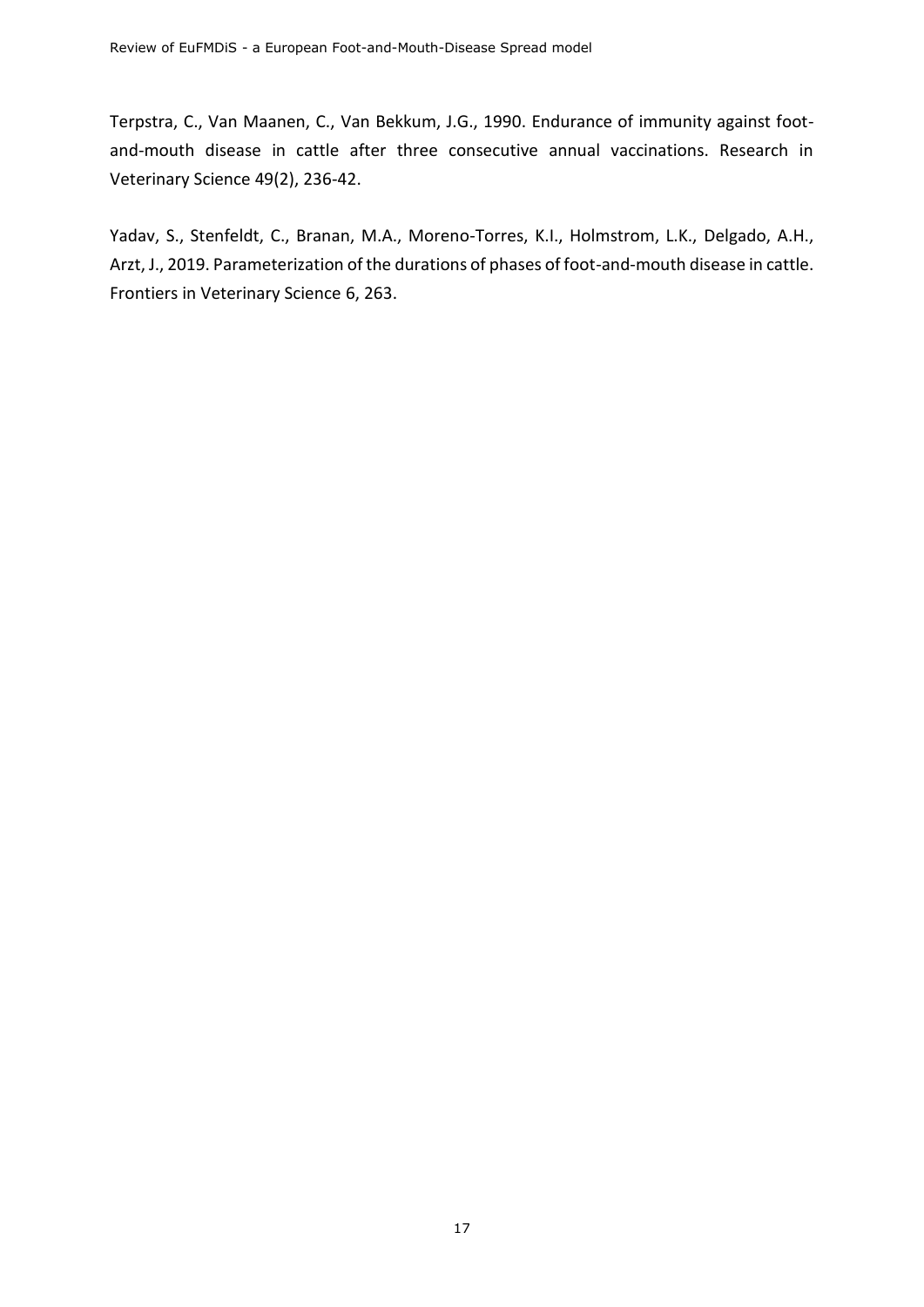# **Appendix A:**

# <span id="page-18-0"></span>**Detailed review of the user manual**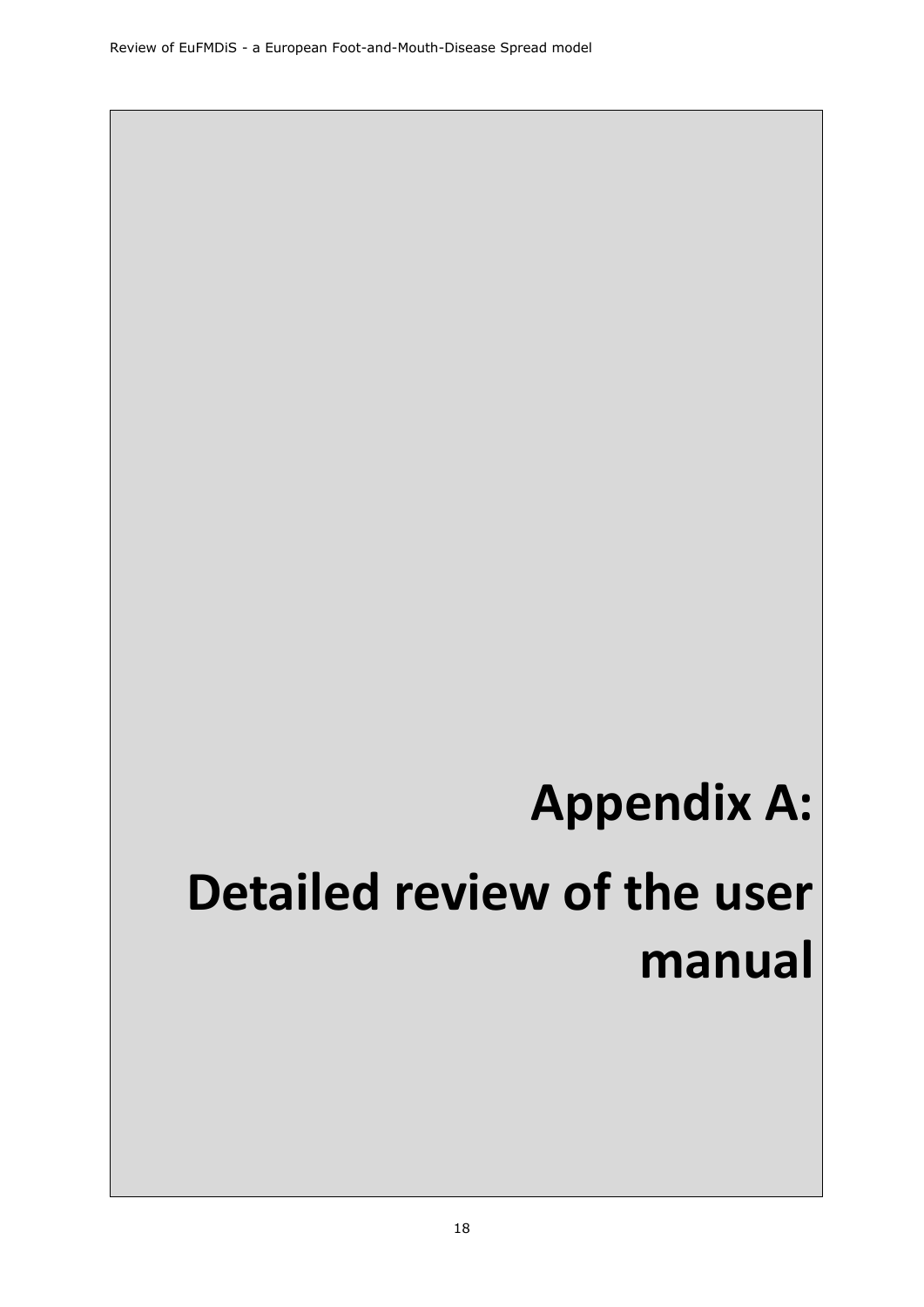## <span id="page-19-0"></span>**A1 General remarks**

- Many abbreviations are used in the manual. These are not always explained in the text when first used. Most abbreviations can be looked up in the glossary at the end of the document, but some are missing in the glossary as well (e.g. ODE, NSW, VIC).
- The tables with parameters, descriptions, locations and example values are not numbered in the document. A column describing the sources/references for values sourced from literature is missing. Also, units for parameters need to be provided when possible. Currently units are provided for some parameters and not for others.
- From the manual, it is not exactly clear which calculations are performed on the herd level and on the holding level. Having read Bradhurst et al., 2015, we assumed that disease transmission is modelled at the herd level and disease control at the holding level.
- The terminology used to distinguish between herds and holdings is not always used correctly. In the manual, the term farm is sometimes used to indicate a holding. Vaccination zones are, e.g., defined on a per herd basis, whereas one would assume that these are calculated on a per holding basis as all control activities are performed on the holding level.

## <span id="page-19-1"></span>**A2 Equation based model for within-herd transmission**

Values used for the EBM (as given in the *ebm.csv* file and in Table 3 on page 26 of the manual) are herd type-specific and therewith also species-specific. Default values chosen have mostly been derived from experimental studies and result in an extremely high within-herd transmission of FMD virus with  $R_0$  values ranging from 5.6 for commercial small ruminants to 32 for large-scale commercial breeding and fattening pigs. This, together with the deterministic nature of the EBM, will overestimate both the number of infected herds (no fade out possible if R<sub>0</sub>>1) and the infectiousness of the herds. Furthermore, values for the EBM might differ among FMDV strains and this is not accounted for in the model. Given that results of the deterministic EBM are the basis for the ABM simulating between-herd transmission, we conclude that the input values for the EBM should be chosen carefully.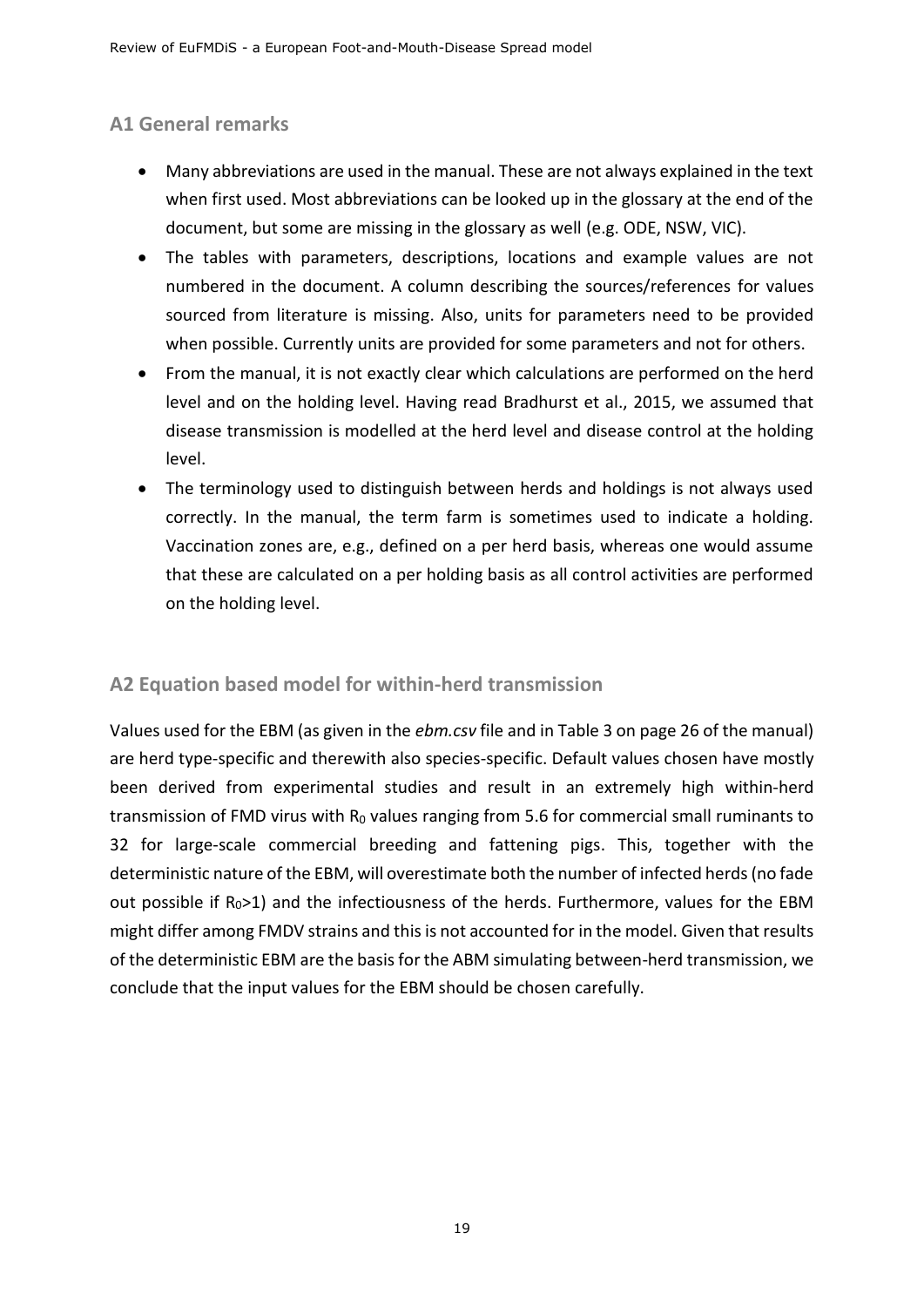Specific issues to consider:

- In Table 3, the parameter 'clinical lag' is used. Although understandable, the correct epidemiological term for this phase is 'incubation period'.
- The transmission parameters in Table 3 are higher than most published transmission parameters. It is advised to update the values of the EBM in both EuFMDiS and the manual to more realistic values. Recent literature is available in which, e.g., the durations of the latent period, incubation period, and infectious period were studied (Yadav et al., 2019). Furthermore, it should be realised that viral doses used to infect animals in experimental settings are often very high compared to what can be expected in the field, in order to have a high probability of infection in individual animals. As a consequence, estimated  $R_0$  values from epidemics are usually lower than those estimated from animal experiments (Dekker and Hagenaars, 2019).
- It is not exactly clear how the value for the proportion clinical in Table 3 (set to 1) should be interpreted. It should be noted that not all FMD-infected animals will show clinical signs (Bouma et al., 2004; Orsel et al., 2005; Orsel et al., 2009).
- Values set for the seropositive response in FMD-infected animals and the duration of natural acquired immunity need to be reconsidered. Natural, strain-specific immunity to FMD is most likely lifelong. Vaccine-induced immunity by emergency vaccines (i.e. high quality vaccines) is much longer than 6 months (Terpstra et al., 1990; Selman et al., 2006; Cox et al., 2010).
- Results of the EBM are not only used to estimate the proportions of susceptible, exposed, infectious and recovered animals, but also the proportion of animals showing clinical signs and the proportion of animals that seroconverted. The SEIR model described in the manual could thus include a clinical and a seropositive compartment. This could also be visualised in Figure 2.
- To what extent are the EBM results on clinical prevalence used to determine reporting and detection probabilities?
- It is advised to provide an overview of possible values for input parameters of the EBM based on a (systematic) literature review so that the user can choose a reasonable estimate for these input parameters. Values from literature could be presented in a table including statistics such as minimum, maximum, mean and median values and/or forest plots, also indicating relevant information on virus strains. References should be provided for all values given.
- Perform a sensitivity analysis to investigate the sensitivity of model results to parameter values used in the EBM.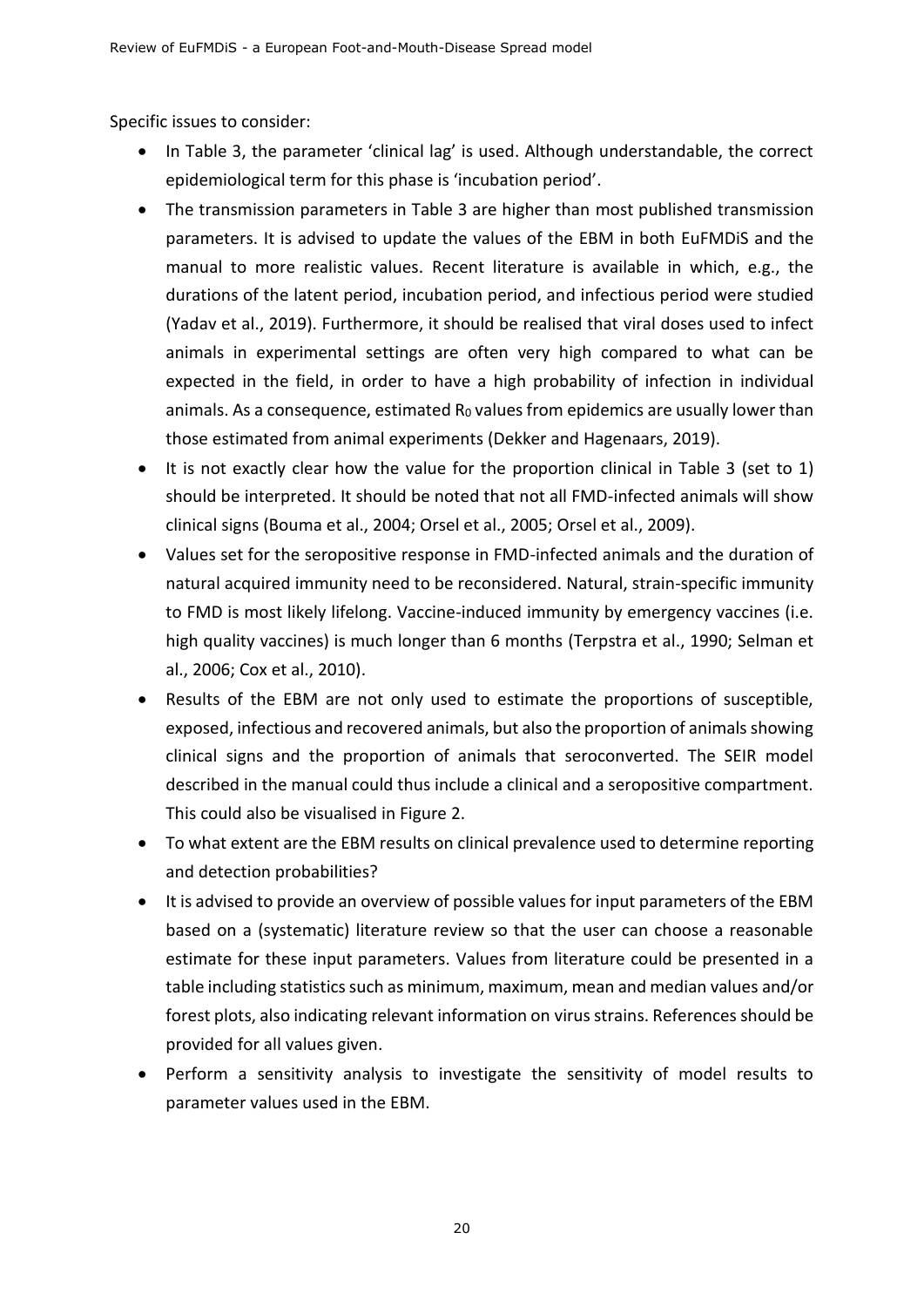#### <span id="page-21-0"></span>**A3 Agent based model for between-herd transmission**

#### <span id="page-21-1"></span>**A3.1 Local spread**

Many FMD models include a distance-related transmission rate. Usually, the parameters for this transmission rate have been based on observations from historical outbreaks (e.g. Boender et al., 2010 for the FMD epidemic in the Netherlands in 2001 and Ferguson et al., 2001 for the UK epidemic in 2001). In contrast to these spatial kernels for which distancerelated probabilities have been estimated from outbreak data, local spread in EuFMDiS is modelled explicitly taking into account various parameters that mimic real-world activities. The equation for local spread includes parameters on infectivity and susceptibility of herds, biosecurity levels, seasonal effects, etc., some of which will be difficult to quantify. In contrast to kernels that model spread over any distance, local spread in EuFMDiS is restricted to a userdefined radius. The default of this radius has been set to 3 km. Enlarging this radius potentially results in a significantly higher number of herds that are at risk to local spread (to give an example: by extending the radius from 3 to 4 km, the surface of the area at risk is almost doubled) and a higher probability of infection for individual herds with the probability of infection  $(p_i)$  linearly decreasing over this radius  $(w_d)$ .

Questions that arise are:

- How is the baseline probability that a local contact between herds results in infection  $(p_b)$  set? What data have been used to support the default value of 0.5?
- How are the biosecurity weight ( $w<sub>b</sub>$ ) and the seasonal weight ( $w<sub>x</sub>$ ) defined? What data have been used to support these values? These parameters are not explained in the manual.
- What is exactly meant by the detection weight  $(w_n)$ ? How is the value for this determined? This parameter is not explained in the manual.
- Although it is stated that infectivity weights of source herds  $(w_i)$  are normalized across the herd population, they can have a value  $> 1$  when the population mean is used as the denominator. In theory, this could result in a value of the probability that the local contact results in an infection  $(p_i) > 1$ .
- The susceptibility weights of cattle and sheep are not supported by experimental data, in fact the estimates used by Risk Solutions (2005) are extremely far from the experimental estimates by Bravo de Rueda et al. (2014; 2015).
- The impact of the species infectivity power and species susceptibility power ( $P_i$  and  $S_i$ ) are not understood intuitively. How have the default values for these been set? And how sensitive are model results to these values?
- The number of exposed animals in the destination herd (n) is sampled from a Betapert  $(1,2,5)$  distribution. How likely is it that  $> 1$  animal is exposed and initiates the within-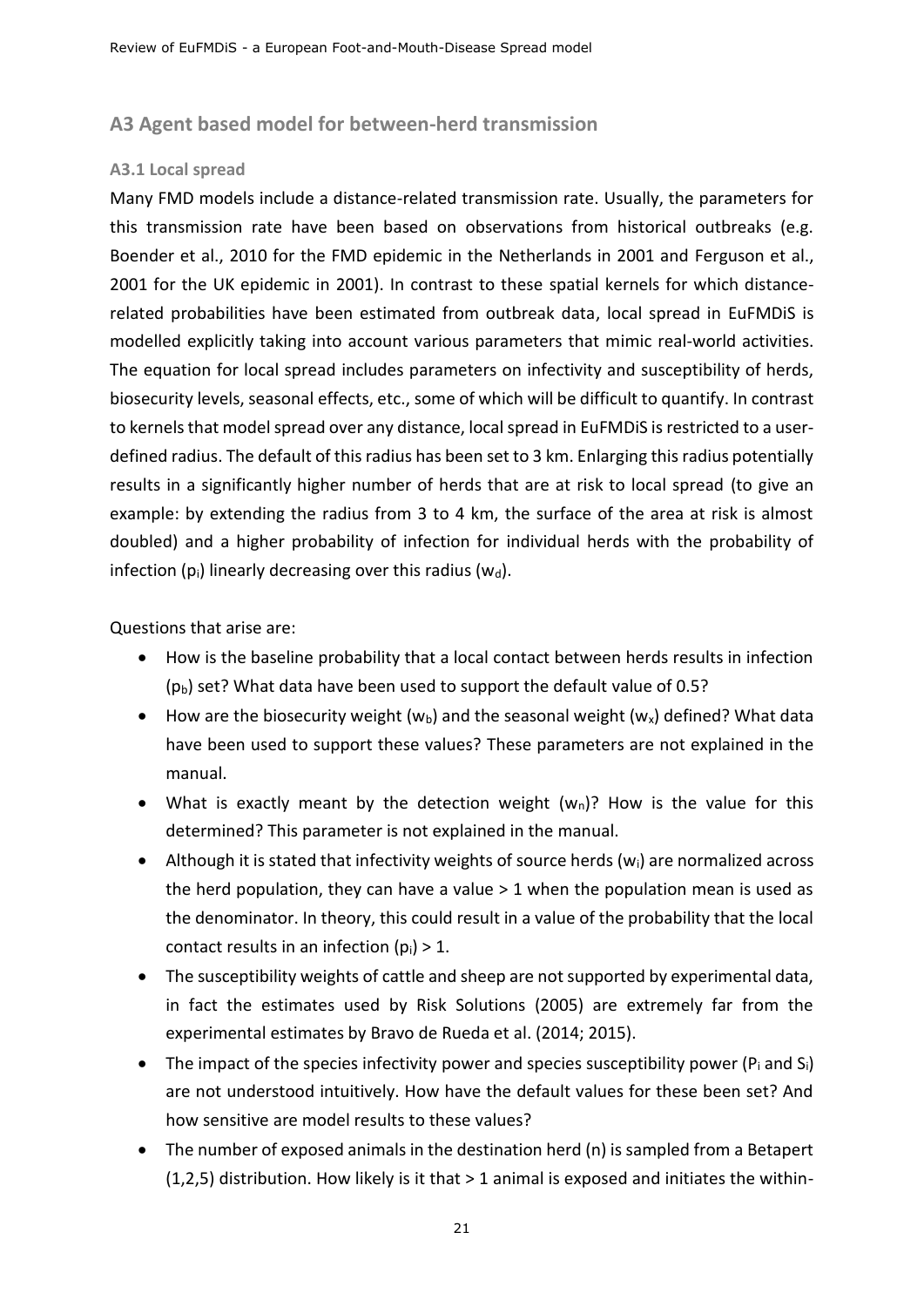herd transmission as modelled by the EBM? Would these values differ among herd types? And would the number of exposed animals in the farm be related to the biosecurity level of the farm? And if so, does the model account for a correlation between the biosecurity weight and the number of exposed animals?

#### <span id="page-22-0"></span>**A3.2 Direct spread**

The Binomial model is used to estimate the probability that transfer of animals from the source herd results in infection of the destination herd. This assumes a random distribution of infectious animals in the herd, analogous to the assumption of homogeneous mixing in the EBM to model within-herd transmission.

Questions that arise are:

- Does the direct spread pathway also operate in the local spread radius?
- Is the herd type of the destination herd equal to the herd type of the source herd? Information available in the table *transborder\_direct\_movements\_off\_premises\_type.csv* does not allow for a distinction between herd types/holdings, nor does the template to provide information (*Within country animal movements.xlsx*).
- How are movements between holdings in different member states modelled? The information in the table of Section 3.5.3 does not correspond with the information in Section 3.5.5 and Figure 4.

#### <span id="page-22-1"></span>**A3.3 Indirect spread**

Modelling of the indirect spread pathway is analogous to the modelling of the local spread pathway. Main difference is that all herds in the local spread radius have a probability of getting infected based on distance to the source farm, while for the indirect spread farms at risk are sampled based on a contact matrix and distance distribution by herd type. We suggest to model local spread and indirect spread together by using a more sophisticated distancerelated transmission rate (spatial kernel) that also allows transmission over longer distances (indirect spread), but gives highest probabilities of transmission on short distances (local spread).

Different types of indirect contacts (e.g. veterinarians, artificial insemination technicians, bulk milk tankers, feed delivery vehicles) will have different probabilities of disease transmission. In the current model, all indirect contacts have, however, been assigned the same probability. When parameterizing the model, the user can weigh the different contact types to estimate the overall number of indirect contacts. This is, however, up to the member states (users) of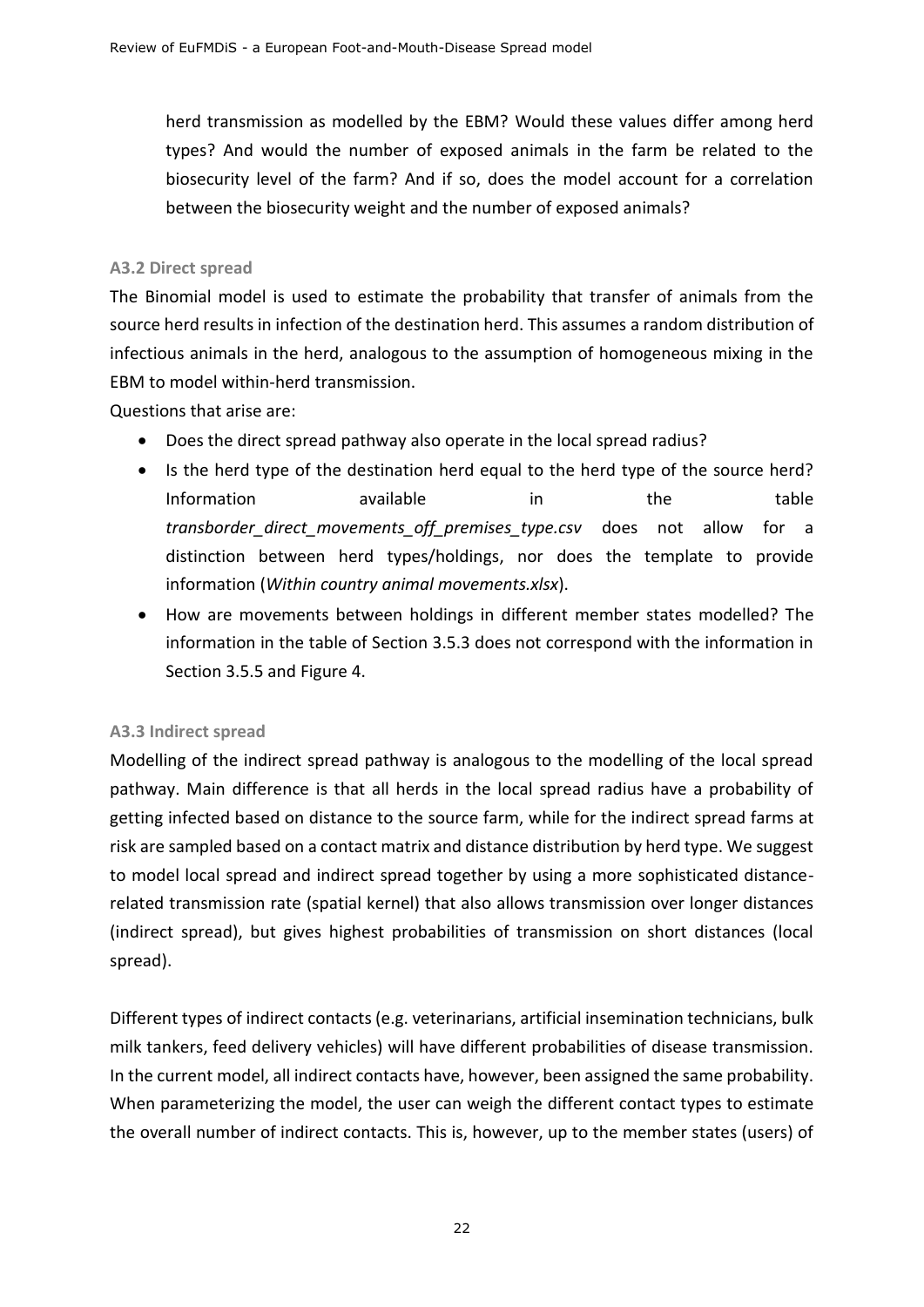EuFMDiS rather than the development team. We advise better support for the parameterization of this pathway to the users.

The potential contribution of resources (personnel and equipment) used to control FMD outbreaks to indirect spread of the virus between farms is not considered in EuFMDiS, nor in any other transmission model. It would be interesting to see if it would be possible to include this by considering, e.g., the number of people per team and the number of vehicles used.

#### <span id="page-23-0"></span>**A3.4 Airborne spread**

The contribution of airborne spread to between-herd transmission of FMD is controversial. Assumptions in EuFMDiS are based on publications by Donaldson et al. (2001), Donaldson and Alexandersen (2002), and Alexandersen et al. (2003) evaluating airborne spread during the UK epidemic of 2001. However, analyses of other epidemics did not find evidence for airborne spread (e.g. Maragon et al., 1994; Bouma et al., 2001). In EuFMDiS, only pig herds are considered capable of transmitting FMD by airborne spread. This seems a valid assumption given the relatively high amount of virus excreted by pigs in aerosols (Donaldson and Alexandersen, 2002). The probability of transmission by airborne spread takes into account the susceptible herd species, herd size and distance from the infected herd. A species-specific probability that a single animal will become infected  $(P_{SD})$  is used. No information is given on values used for this probability and where values have been derived from. Also, no references are provided for other values used to model airborne spread (e.g. plume coefficient A, plume exponent B, exponential decay constant C).

Results of AADIS (Bradhurst et al., 2016) indicate that local spread and airborne spread are the main pathways for between-herd transmission if the seed herd is a pig farm. We recommend to reconsider the contribution of airborne spread to between-herd transmission, taking into account the issues below. Furthermore, we recommend to switch off this pathway in the default settings of EuFMDiS.

Specific issues to consider:

• Considering the formulas for airborne spread, it seems that the number of infectious pigs in the source herd is only used to model the distance of the viral plume. It is, however, not used to estimate the viral concentration in the plume as the model uses a constant probability that a single animal of the susceptible species will become infected  $(P_{sp})$ . It would make sense to also model the viral load in the plume as this will depend on the number of infectious pigs in the source herd (and the days post infection for each of the individual pigs). It is unlikely that all infectious pigs in a herd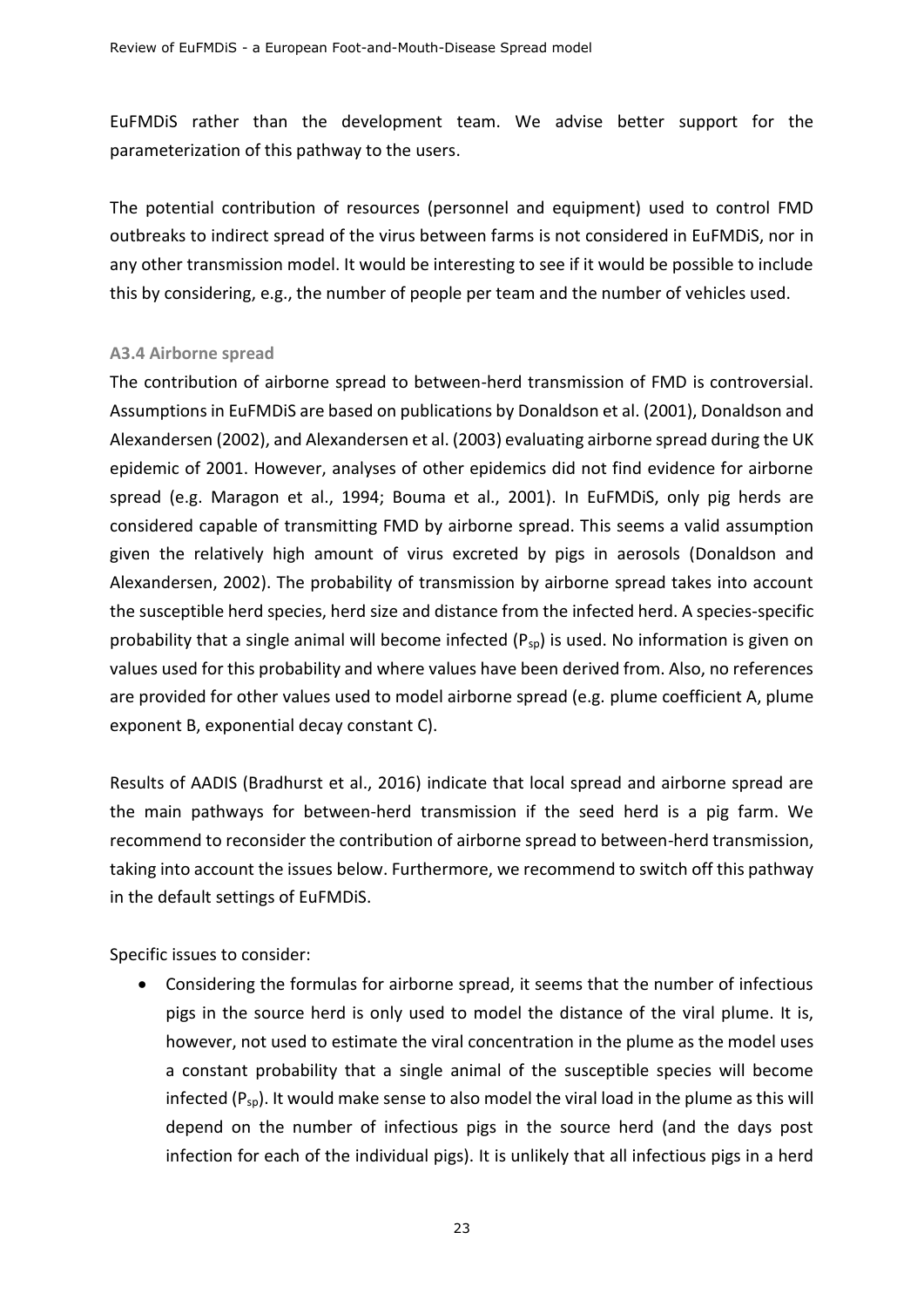will exhale the maximum viral concentration as determined in experimental work. Furthermore, only part of the exhaled virus will be emitted from the stable.

NB: When quantifying the amount of virus exhaled by pigs, authors often refer to the paper of Donaldson et al. (1982) that reported the highest maximum excretion found in literature. However, a review of several studies indicated that the average excretion found in experimental studies was on average 1.6  $log_{10}$  lower (Dekker et al., 1996).

- The formula to calculate the distance of the viral plume (d) now takes the maximum of the calculated distance or the maximum distance (M). It should, however, take the minimum of these two values. Furthermore, the authors should explicitly state which log base is used in the formula. Understanding that the formula was based on data from Donaldson et al. (2001), we concluded that it was  $log_{10}$  rather than ln.
- Calculating the distance of the viral plume for different numbers of infectious pigs at the source farm learns that this plume will only go beyond the local spread area (radius 3 km) if >250 pigs would be infectious. How realistic is it that a farm will not have been detected yet if > 250 pigs are infectious?

#### <span id="page-24-0"></span>**A3.5 Spread via assembly centres**

Spread via assembly centres seems to be only used to model transmission of FMD between countries, which is reasonable. However, the processes in modelling this pathway are not described in detail and questions arise whether assembly centres are treated only as 'stepping stones' that distribute infected animals, or that disease spread on the assembly centres is involved. Animals transported to assembly centres might stay for a few days and spread the disease to other animals. Furthermore, the transport off assembly centres might result in transmission to > 1 herd. It is recommended to include a statement on inter-member state spread in the EuFMDiS key assumptions.

#### <span id="page-24-1"></span>**A3.6 Control measures**

Built-in control measures in EuFMDiS cover the main control measures, both compulsory and optional, as given in EU legislation. An overview of the main control measures of EU Directive 2003/85 is given in Appendix B. Default settings in EuFMDiS include a national movement standstill of 3 days and initial protection and surveillance zones of 10 km and 25 km, respectively. We recommend to select only the minimal requirements for control in the default settings of the model.

In this part, algorithms of how exactly calculations are performed are missing. For instance, when it is stated that 'true reports are generated stochastically based on an infected herd's clinical prevalence, the probability of reporting and the expected time to report' (p. 47), one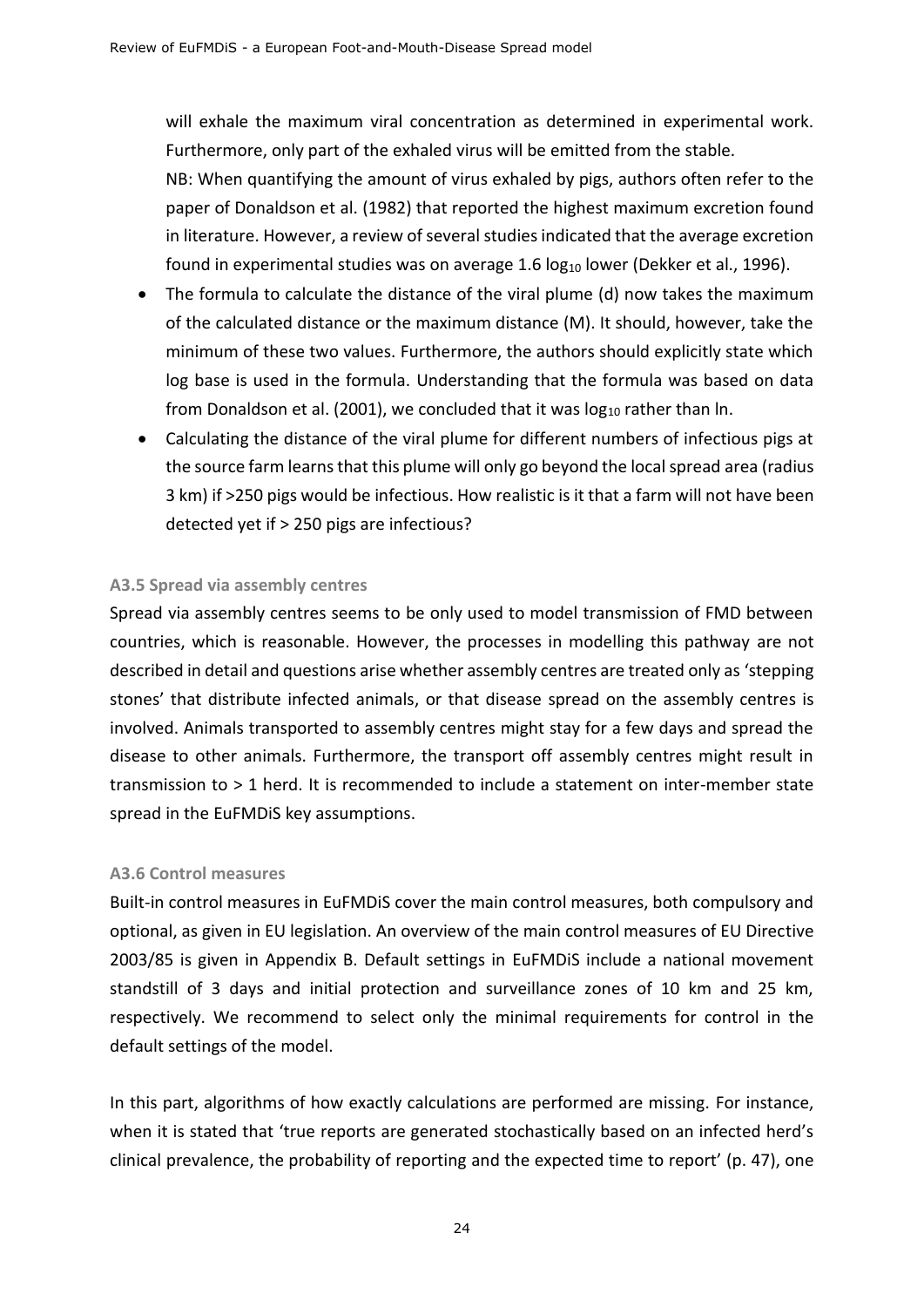would like to know how this is exactly incorporated in the model. One of the few formulas provided is the one for the probability of holding detection (Section 3.6.1.2). It is, however, not clear how the values of the parameters a, b and c of this function have been estimated and how this formula relates to e.g. the clinical prevalence within the herd.

#### <span id="page-25-0"></span>**A3.7 First IH detection**

- The option of a fixed first IH detection is not so realistic. If used, a reasonable estimate for the high risk period should be used.
- Considering the passive first IH detection, the probability of detection is driven by the clinical prevalence of infected herds. It is, however, not clear how the minimum clinical prevalence configured to this end contributes to the probability of detection. It seems as if this is only dependent on the day since infection (formula for y), without taking into account herd type or animal species.
- The probability that a veterinarian suspects FMD and sends samples to the lab is pretty low (0.592), even when assuming that this is a conditional probability given that the farmer reports suspicion of disease. Where is this value based on?
- The confirmation lag used in the default settings is extremely long if one considers that results of a RT-PCR test can be available in 5 hours.

#### <span id="page-25-1"></span>**A3.8 Movement restrictions**

- A national livestock standstill of 3 days is not required according to EU legislation. It is, however, good to provide the opportunity to implement this measure in the model. However, we recommend to switch it off in the default settings.
- Different radii can be implemented for the protection and surveillance zones in EuFMDiS for the first phase and the second phase of the outbreak. Default radii given for the first protection and surveillance zones (10 and 25 km, respectively) are extremely large and are expected to result in a shortage of resources quickly because of the large number of farms that have to be screened. We recommend to set the radii of both protection and surveillance zones to default values based on EU legislation, i.e. 3 km for the protection zone and 10 km for the surveillance zone (both measured from the infected herd).
- Throttling rates are not only given for the transmission pathways in the different areas of the affected jurisdiction (protection zones, surveillances zones, and free zones), but also for the jump spread pathway. Although explained in the paper of Bradhurst et al. (2016) as an alternative to model between-herd transmission if insufficient data are available to parameterize all transmission pathways, this pathway is not explained in the EuFMDiS manual.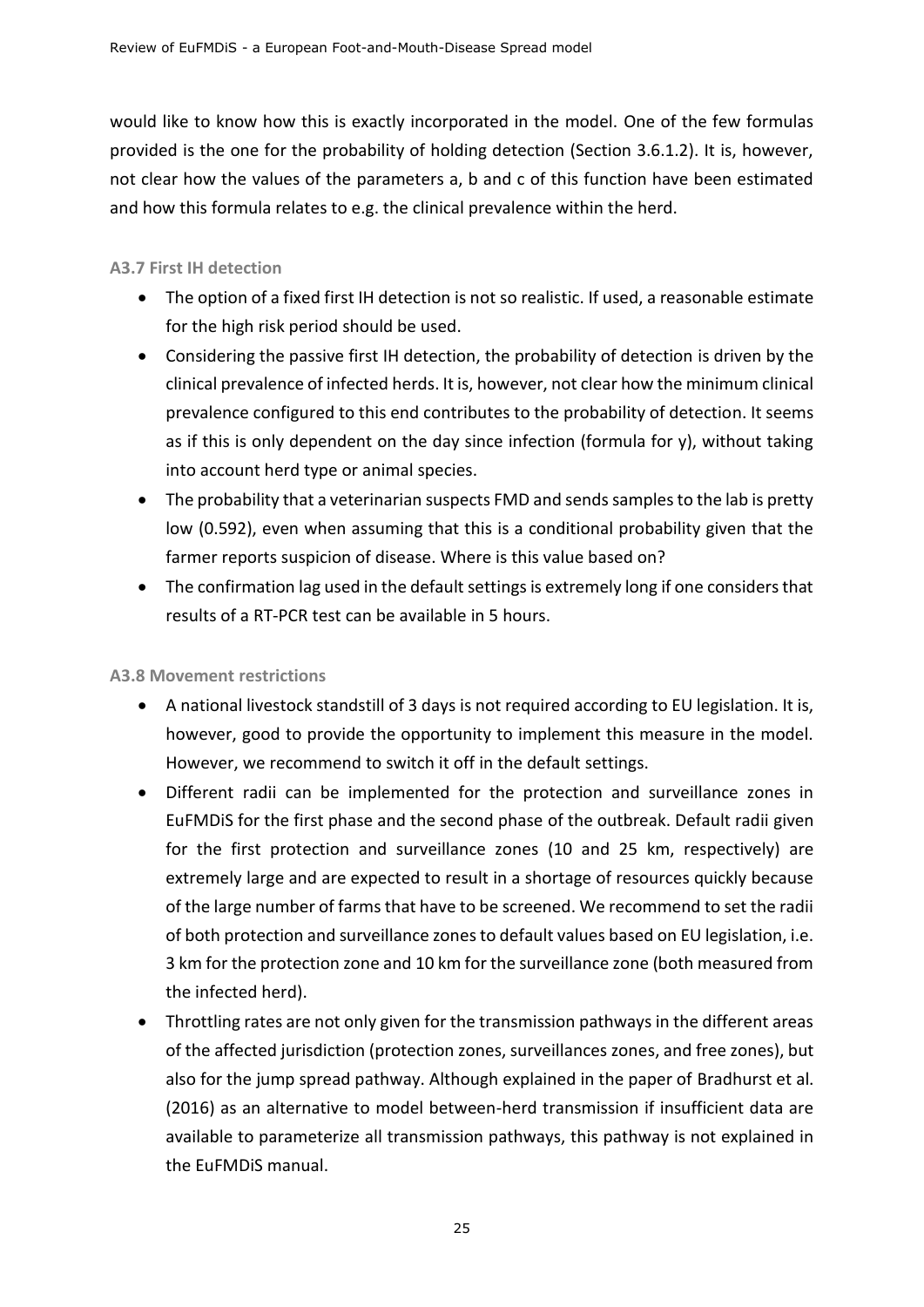- Many throttling rates have to be estimated by the member states when parameterizing EuFMDiS for their country. Is any guidance provided in how to estimate those rates?
- It seems correct that throttling rates for indirect spread are relatively low. The throttling rate for the protection zones is, however, set at 85%, which we think is too high considering that at the one hand a decrease of indirect contacts is to be expected, but that at the other hand movements of people between farms due to tracing and screening activities will increase.
- Why is no throttling rate applied to local spread, considering that local spread includes indirect contacts in a radius of 3 km around the infected herd?
- Why are throttling rates also applied to non-infected jurisdictions (NIJ)? One would expect that the livestock standstill will not impact other countries, except for the fact that no imports will occur from the infected country (i.e. a throttling rate for assembly centres is justified).

#### <span id="page-26-0"></span>**A3.9 Surveillance**

- Only contact holdings, suspect holdings, traced holdings, and holdings in the protection zones are visited for surveillance. This is in accordance with EU legislation.
- It is recommended to define the local PZH radius equal to the PZ radius used by the model and as defined in the movement restrictions table in the database, rather than setting this value separately in the disease config file.
- It is not clear how the parameter 'maximum days undetected' (default value set to 10 days) is used in the model calculations. The assumption that the surveillance team will for sure detect infection at the farm after 10 days, independent of the clinical prevalence and the farmer's observations, does not take into account the potential occurrence of subclinical infections in, e.g., sheep flocks (Dekker et al., 2005).
- The component of surveillance that contributes most to the detection of infected farms is passive surveillance. Is there any way in which increased awareness of farmers has been modelled in EuFMDiS to result in earlier detection of farms by passive surveillance after detection of the first infected holding?

#### <span id="page-26-1"></span>**A3.10 Tracing**

• A backward tracing window of 14 days is short. Retrospective studies into, e.g., the 2001 FMD outbreak in the Netherlands, indicate that this period should probably be longer (Bouma et al., 2002). The authors of the model acknowledge this by setting the time period till detection of the first infected holding to 21 days when the option of a fixed first IH detection is chosen.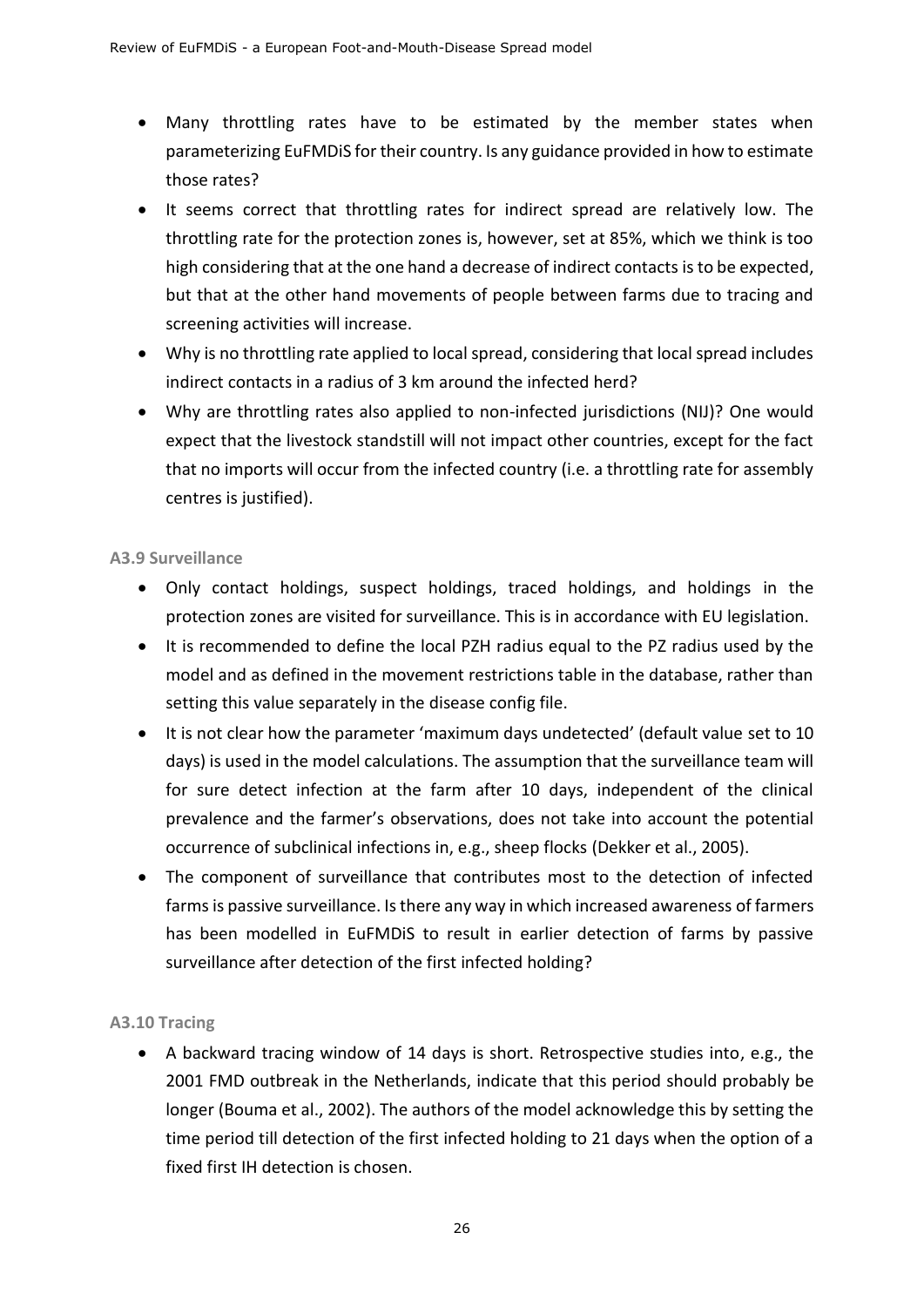#### **A3.11 SH Reporting**

• The ratio of false suspect holdings to true suspect holdings is based on McLaws et al. (2007). However, based on 6182 suspected premises and of which 2026 turned out to be FMD cases, we arrived at a ratio of 2.05.

#### <span id="page-27-0"></span>**A3.12 IH Operations**

- Quite some states are given for infected holdings: cull pending, cull in progress, disposal pending, disposal in progress, decontamination pending, decontamination in progress, resolved. What is the time step with which holdings can proceed to the next state? It seems that all transmission in EuFMDiS is modelled on a daily basis. If IH operations would also be modelled using steps of one day, the IH operations will at least take 6 days and in most cases many more days based on the values provided in the herd type table of the database. This seems far too long. Furthermore, at which state is the infectiousness of the herd removed? When disposal is pending, but cull is finished?
- It is to be expected that there might also be a shortage of resources for culling, disposal and disinfections. How are priorities set in case of limited resources?
- The default value set for the ring culling radius is too wide. In the Netherlands, a radius of 1-2 km is applied, but only for high risk areas (i.e. densely populated livestock areas).

#### <span id="page-27-1"></span>**A3.13 Vaccination**

Many options are offered to mimic vaccination strategies to control an FMD epidemic. These seem to provide sufficient possibilities to explore alternative vaccination strategies with the model. The terminology used for the different vaccination strategies should, however, be more precisely defined. Suppressive, protective and mass vaccination are not very precise terms and are used next to 'waste', 'salvage', and 'retain'. It is recommended to use terms as 'vaccination to kill', 'vaccination to live' and 'prophylactic vaccination' and to use the same terminology across the text and tables.

Questions that arise are:

- Is it realistic to assume that vaccination will result in a 100% herd immunity (Fig. 6)? In the table of Section 3.6.7, values are given for vaccine effectiveness, suggesting that EuFMDiS takes into account indeed that not all animals will be immune to FMD after vaccination.
- FMD virus vaccine effectiveness is not known for vaccines. But potency is normally measured. The relation between potency (PD50/dose and) % protection has been established, e.g., a 3 PD<sub>50</sub>/dose vaccine protects 70 – 75% of the cattle against a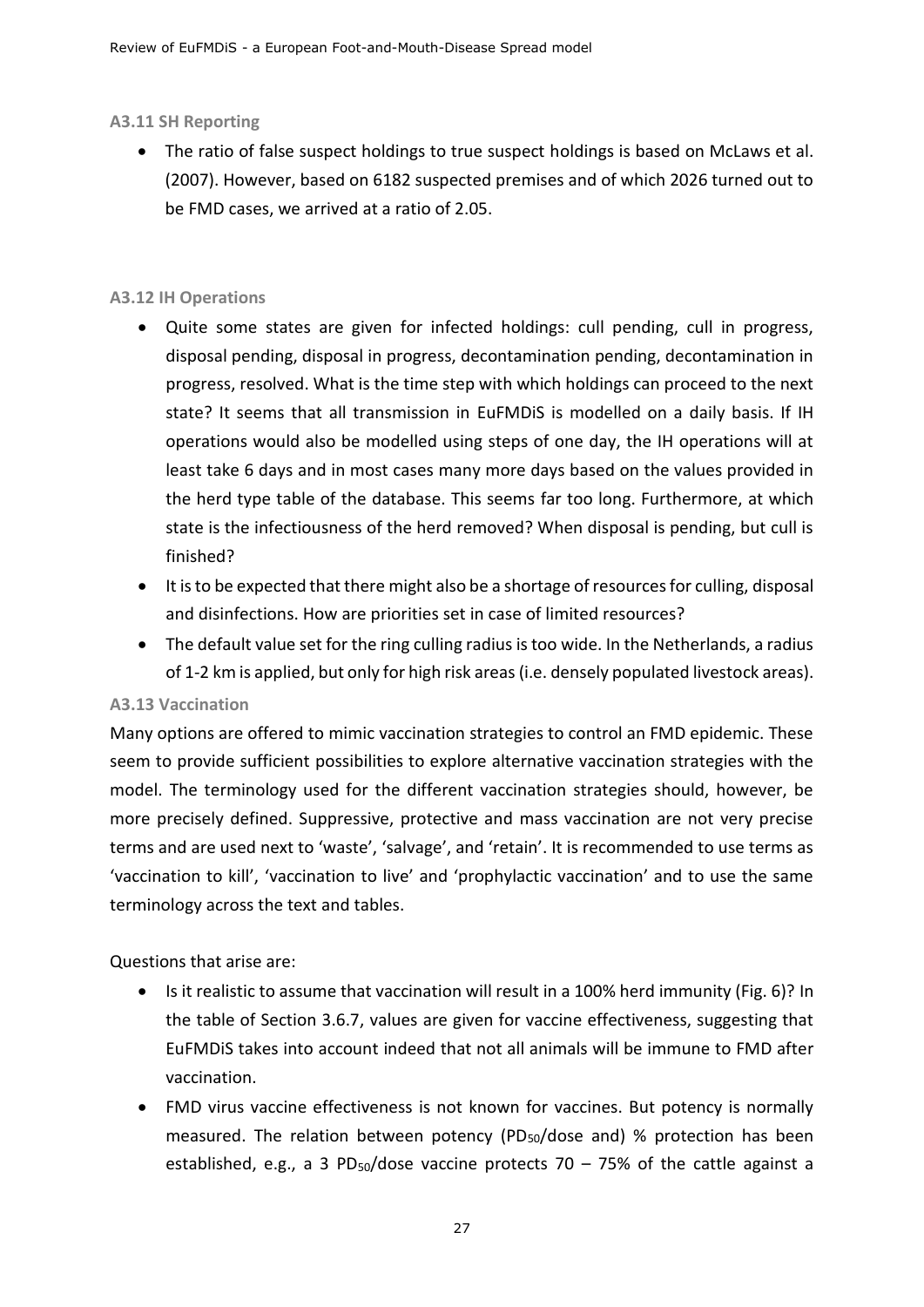virulent challenge in the tongue (Jamal et al., 2008). However, when 100% of the population is vaccinated full protection against transmission is achieved even when heterologous virus from the same serotype is used for infection (Eblé, 2006; Orsel, 2007; Bravo de Rueda, 2015). We therefore question how the vaccine effectiveness parameter is used in the model calculations and if it is relevant to use these parameters at all (assuming that 100% of the animals in a herd will be vaccinated).

- EuFMDiS has an option to enable a shared vaccine bank rather than using national vaccine banks. In the EU there is a shared vaccine bank and only few countries have, in addition to the shared vaccine bank, their own national vaccine bank. How is this reflected in the model?
- The authors provide a parameter for the vaccine dose per species. The only FMD vaccine that received a central European registration is Aftovaxpur DOE. This vaccine has a 2 ml dose for all species (Aftovaxpur DOE received a marketing authorisation valid throughout the EU on 15 July 2013. More information available at: [https://www.ema.europa.eu/en/documents/product-information/aftovaxpur-doe](https://www.ema.europa.eu/en/documents/product-information/aftovaxpur-doe-epar-product-information_en.pdf)[epar-product-information\\_en.pdf\)](https://www.ema.europa.eu/en/documents/product-information/aftovaxpur-doe-epar-product-information_en.pdf)
- The detection density trigger parameter is not clearly described in the manual.
- <span id="page-28-0"></span>• The abbreviations NSW and VIC are not explained in the manual.

#### **A3.14 Team resources**

- The vaccination resources ramp start day should equal the vaccination program start day or could be a day later in the future. Are these two parameters linked in the model to avoid unrealistic scenarios?
- Is it expected that post-outbreak surveillance resources can be available at the maximum level from the moment they are needed, as these resources are not increased over time in the model?
- The resources needed for the post-outbreak surveillance will strongly depend on the vaccination strategy used (number of herds vaccinated; vaccination to waste or to retain).

#### <span id="page-28-1"></span>**A3.15 Post-outbreak management**

The authors indicate that the development of this module had lower priority. The design of the post-outbreak surveillance is especially important when a vaccination to retain strategy has been used, as each suspect case will delay the moment at which the FMD-free status is regained. The authors also mention the probability of false positive test result due to imperfect test specificity. This is an important issue indeed in the final screening as most, if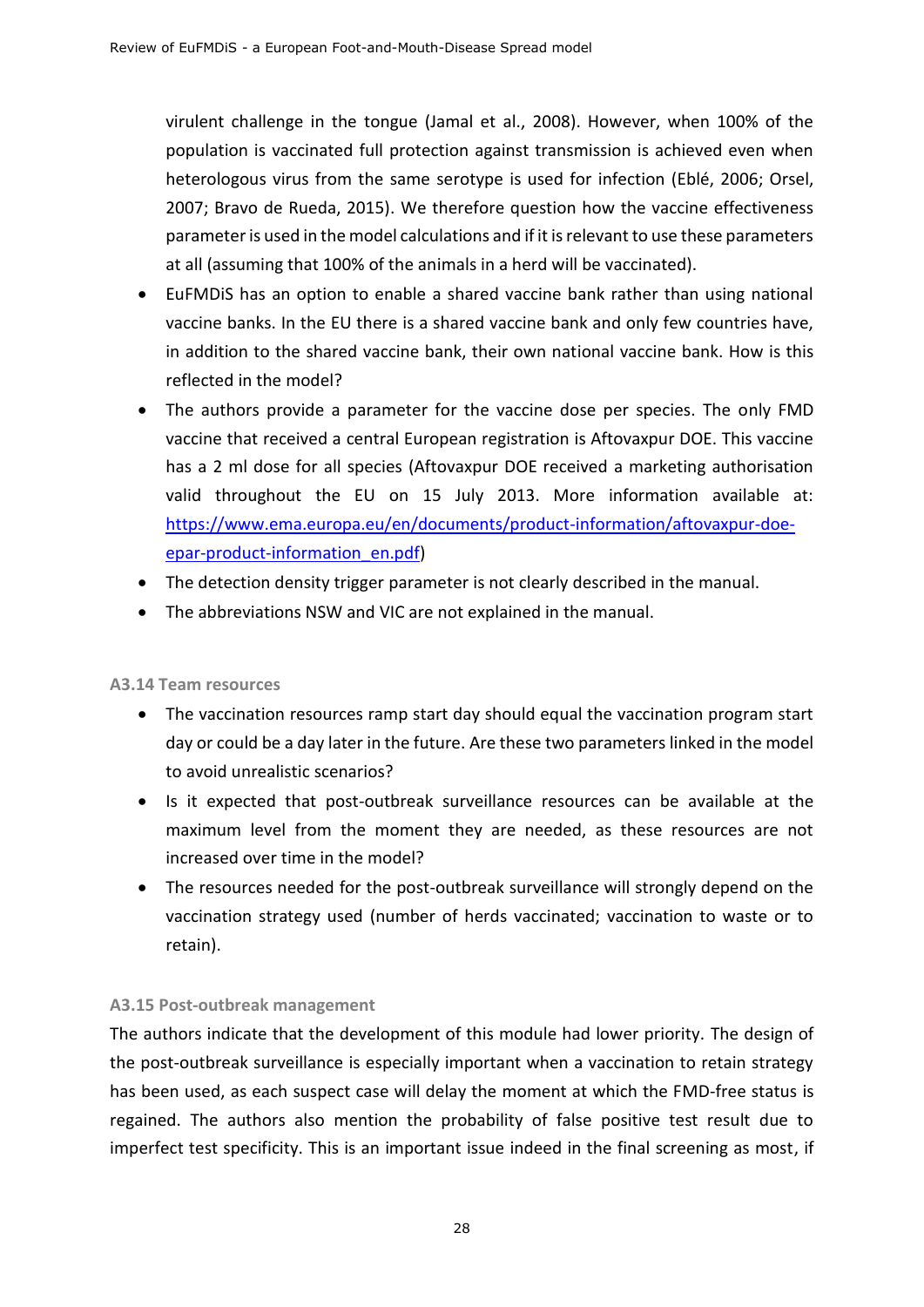not all, positive test results are expected to be false positives. It is, however, not clear how false positive test results are dealt with in EuFMDiS.

- In EuFMDiS, the number of herds that need to be sampled in a given cluster, and the number of animals within a herd that need to be sampled, are calculated using formulas from Cannon and Roe (1982). The level of 5% set for the target prevalence at herd level is disputable. According to EU legislation, all holdings in the protection zone should be sampled. In the surveillance zone, a random sample of holdings should be sampled to detect at least 2% of infected herds with 95% confidence. The design prevalence for the within-herd prevalence of sampled holdings should indeed be set to 5% according to EU legislation (EU Directive 2003/85, Annex III).
- EU legislation prescribes the sampling of all vaccinated animals (EU Directive 2003/83, Article 56).
- Vaccinated herds do not need to be tested if a vaccination to remove (waste or salvage) strategy was used. Does the removal rate in the species table of the database indicate how quickly vaccinated herds can be culled and disposed of? Why not use the available resources as set in paragraph 3.6.8?
- The formula used for the probability of a false positive test result is only valid at the herd level if the herd is free of disease (i.e. prevalence=0).
- The laboratory test for screening in non-vaccinated herds could be the same as the NS ELISA used in vaccinated herds. But the confirmatory test in non-vaccinated herds is probably the VNT and will not be the same as the tests used in vaccinated herds. The C-ELISA is not widely used, so naming it as an example in the table of Section 3.6.9 is not correct.
- The value of the trigger day in the Table of Section 3.6.9 is set to 30. EU legislation prescribes that sampling should not start before 21 days since the elimination of the animals on the last infected holding (EU Directive 2003/85, Annex III).

#### <span id="page-29-0"></span>**A3.16 Outbreak costing**

Costs are calculated at three different aggregation levels: the animal level (e.g. culling, disposal, vaccination); the herd level (e.g. surveillance, disinfection); and the country level (e.g. daily costs for control centres, daily trade losses). This is reasonable, although some costs are difficult to estimate at either the animal or the herd level. Vaccination, e.g., will incur a cost per animal for handling the animal and the vaccine, but also a cost per herd for sending a vaccination team to the herd. Not much detail is provided on how costs have been determined for the various categories. The costs as specified in the *herd\_type.csv* file are very precise but do not seem to vary over jurisdictions. Loss of trade costs definitely have to be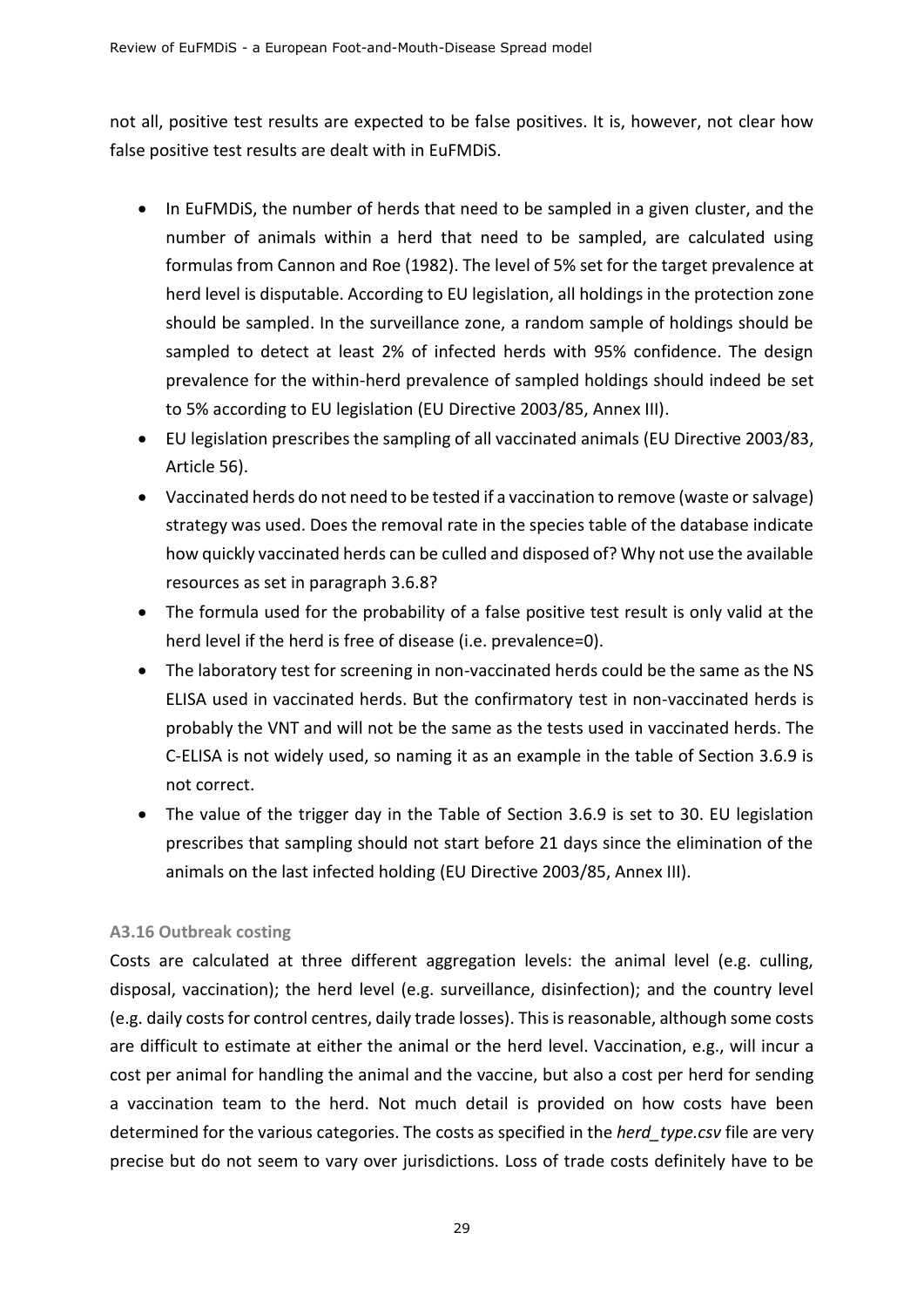estimated for each jurisdiction separately, as these largely depend on the amount of animals and animal products exported by the jurisdiction. Furthermore, it should be considered that an epidemic will not by definition result in an export ban for the whole country. Although the costs give an impression of the costs of an FMD outbreak under different control strategies, comparisons could also be made based on number of infected premises, number of premises and animals culled, and length of the epidemic. The latter option is preferred if reliable cost estimations cannot be made.

#### <span id="page-30-0"></span>**A3.17 Model outcomes**

The key model outcome parameters are summarised in the EuFMDiS manual and can be retrieved from the csv files that are stored when running EuFMDiS. In the manual, quite some emphasis is given to economic output parameters, whereas we think that comparisons between scenarios and strategies could also be based on epidemiological parameters such as number of herds infected (Num IHs); number of herds culled (which can only be guessed from the number of ring culled holdings (Num RCHs) and the outbreak size (Num IHs) in EuFMDiS); number of herds vaccinated (Num VHs); duration of the epidemic (in EuFMDiS given as the last day of control); spatial area of the epidemic (cum convex hull in  $km<sup>2</sup>$ ). Not all of these parameters are given in the table of Section 5.

A question that arises is:

• What is the difference between member states involved in the outbreak (controlled states) and member states impacted by the outbreak (impacted states)?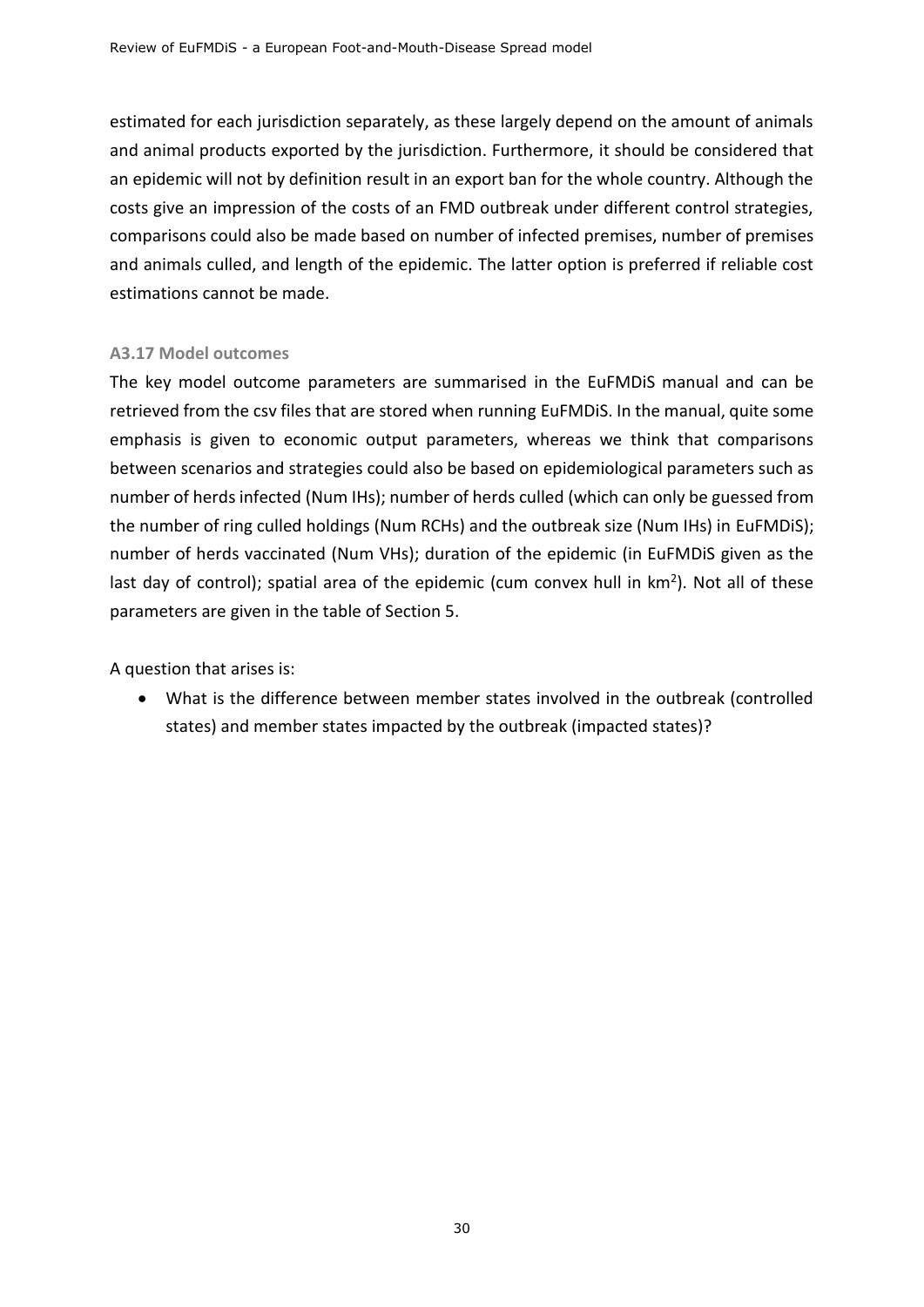# **Appendix B:**

# <span id="page-31-0"></span>**Overview of main EU control measures**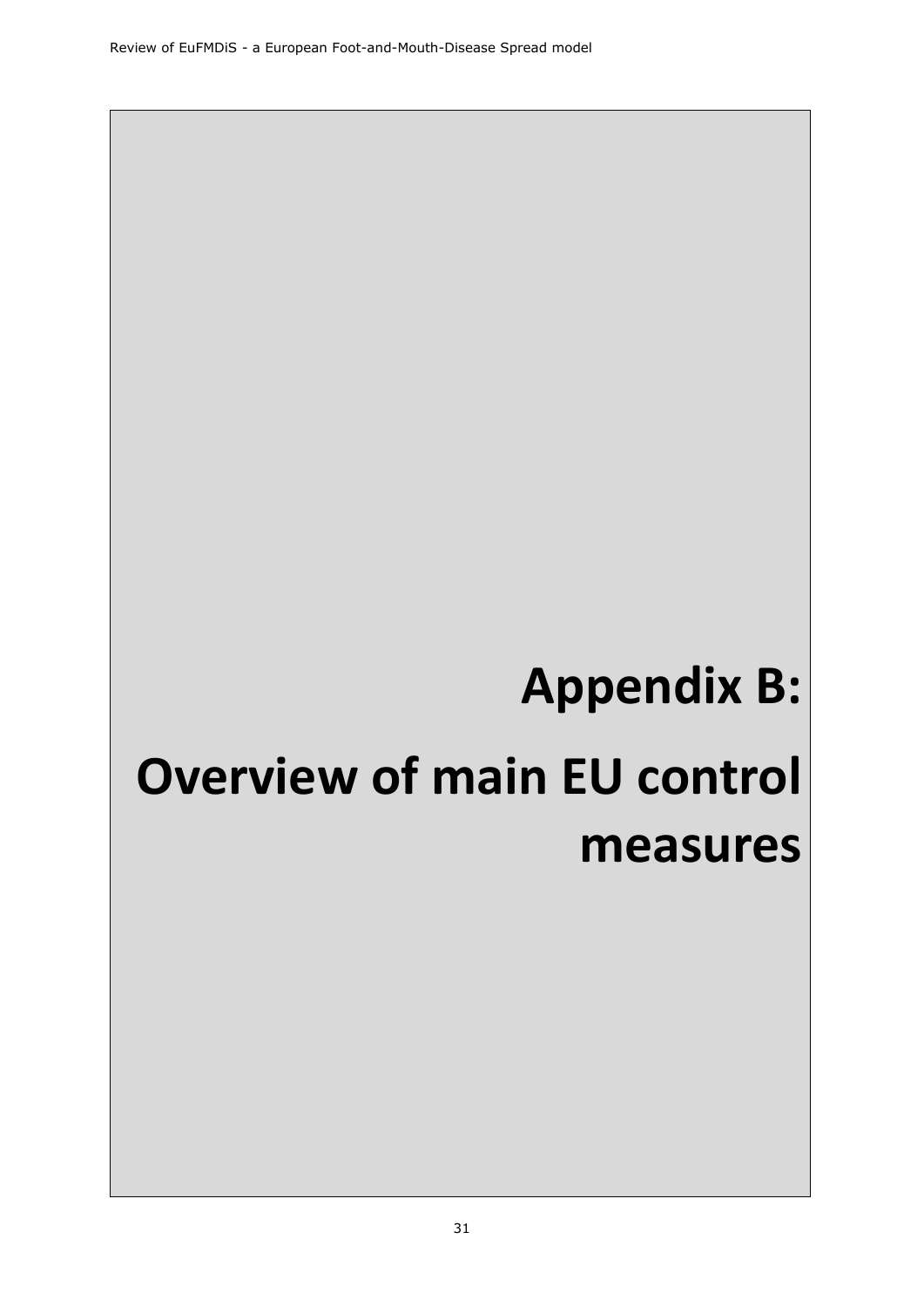## <span id="page-32-0"></span>**EU Directive 2003/85 (Chapter II)**

- Section 1 Notification (Legislation should make FMD notifiable, and MS should report outbreaks to EU)
- Section 2 obligatory control measures in case of suspicion
	- o Investigation of FMDV status (Human resources)
	- o Official surveillance and on-farm standstill (Human resources)
	- o Laboratory investigation (Human resources)
	- o Only lift control measures if FMD has been ruled out
- Section 2 possible additional control measures in case of suspicion
	- o Extend measures to contact herds (Human resources)
	- o Temporary control zone (must apply surveillance)
	- o Standstill in a larger area
	- o Preventive eradication (sufficient epidemiological investigation is obligatory)
- Section 3 obligatory control measures in case of confirmation
	- o Investigation of FMDV status (Human resources)
	- o Official surveillance and on-farm standstill (Human resources)
	- o Laboratory investigation (Human resources)
	- o Only lift control measures if FMD has been ruled out
	- o Kill all FMDV susceptible animals in the holding (Human resources)
	- o Epidemiological investigation
	- o Rendering (or other method) of carcasses (Human resources)
	- o Disinfection and cleaning (and pest control)
	- o Tracing of contacts (also of animal products, like semen, ova and embryo's)
- Section 3 possible control measures in case of confirmation
	- o Killing non-susceptible species on a farm (animals that cannot be isolated)
	- o Preventive eradication (sufficient epidemiological investigation is obligatory)
	- o Emergency vaccination
- Section 4 measures to be applied in special cases
	- o Zoo animals (or similar)
	- o Border inspection posts/Slaughterhouses/Transport vehicles
- Section 5 Holdings consisting of difference epidemiological units
	- o A separate epidemiological unit can be exempted from obligatory control measures
- Section 5 Contact holdings
	- o Traced contacts should be considered suspected until proven otherwise
- Section 6 A ≥3 km protection zone should be established
	- o Registration of holdings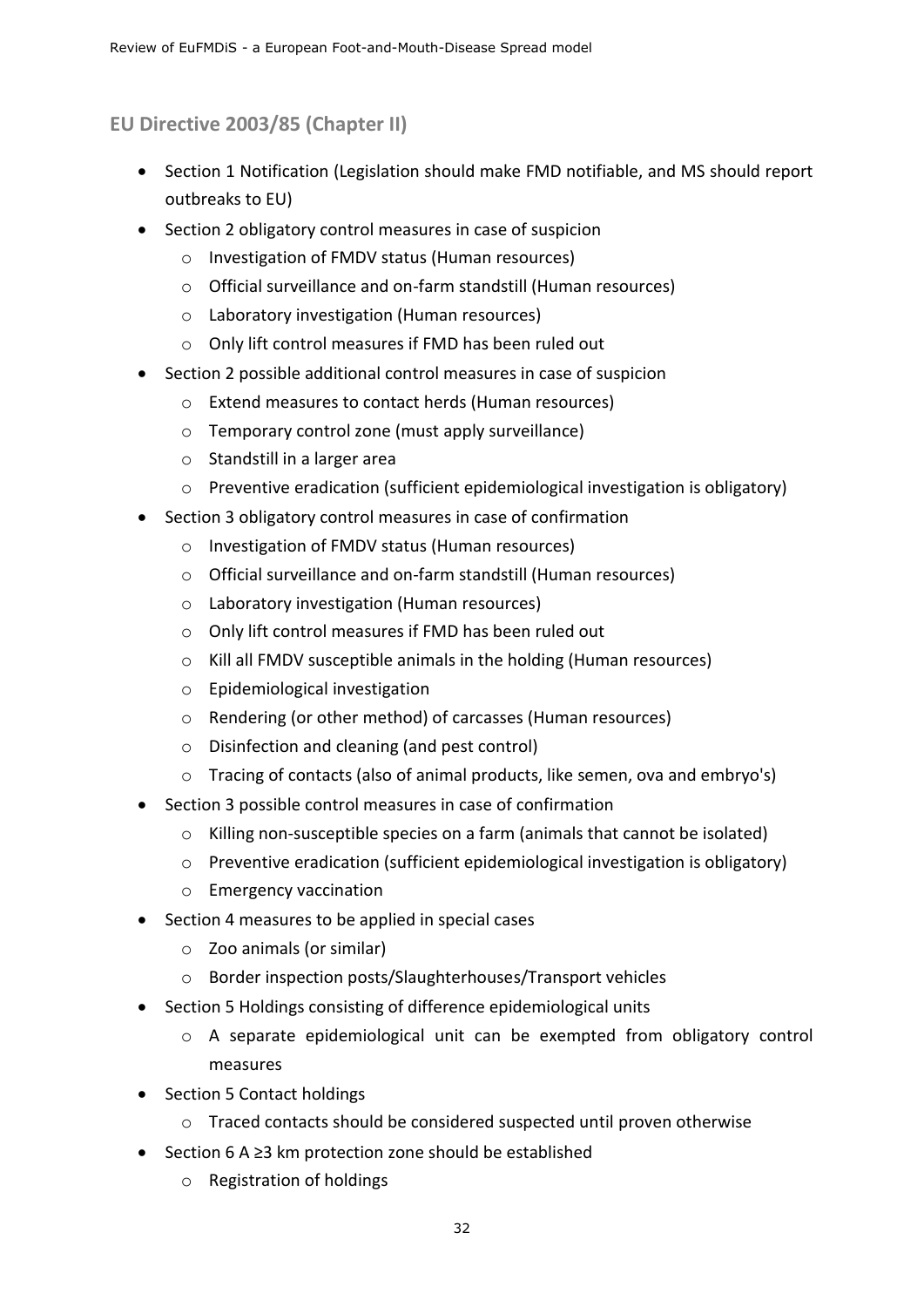- o Periodic veterinary inspection
- o Standstill of movement of FMDV susceptible animals (including semen, ova and embryo's)
- o Milk, semen ova and embryos, hides, skins, wool, ruminant hair, pig bristles, meat, meat-products and other animal products shall not be put on the market (unless treated)
- o Transport of manure, feed, forage, hay and straw is prohibited.
- Section 6 A ≥10 km surveillance zone should be established outside the protection zone
	- o Registration of holdings
	- o Standstill of movement of FMDV susceptible animals (including semen, ova and embryo's)
	- o Milk, meat, meat-products and other animal products shall not be put on the market (unless treated)
	- o Transport of manure, feed, forage, hay and straw is prohibited.
- Section 7 Regionalisation, movement control and identification
- Section 8 Vaccination
	- o Vaccination to live or vaccination to kill
	- $\circ$  10 km surveillance zone around vaccination zone
- Section 9 Recovery of the FMDV free status

#### <span id="page-33-0"></span>**EU Directive 2003/85 (Chapter III)**

- Section 10 Laboratories handling FMDV
- Section 11 Diagnosis of FMD
- Section 12 Contingency plans and simulation exercises
- Section 13 Control centres and expert groups
- Section 14 Antigen and vaccine banks
- Section 15 FMD in other species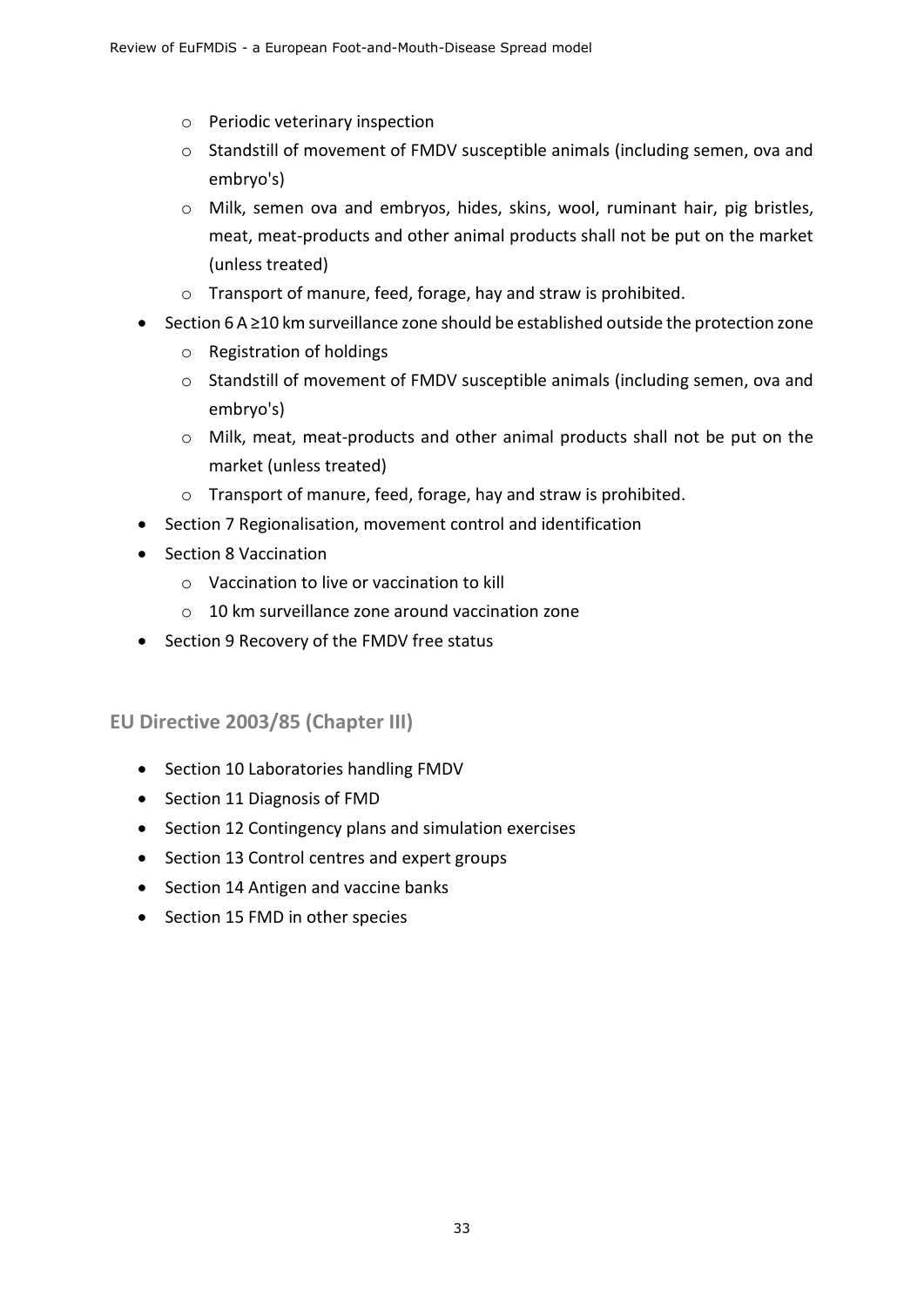# <span id="page-34-0"></span>**Clarifications by the developers of the review**

The developers thank the review team for their detailed and helpful review. In response to specific recommendations and suggestions, we provide the following comments.

## <span id="page-34-1"></span>**1.Conceptual approach**

EuFMDiS covers all control measures that are stated in the EU directives on Foot and Mouth disease control, both compulsory and optional, allowing the user to investigate the impact of all options. A baseline of control measures will be included in EuFMDiS as default settings providing a reference for comparison. The baseline setting will consist of only the compulsory control measures as stated in the EU directives. The compulsory and optional control measures, as applicable in the EU will be annexed to the User Manual.

The input parameters for the equation-based model were selected from available literature at the time that the original AADIS model was developed. The parameters will be revised and clearly documented, including new estimations that recently have become available in literature.

## <span id="page-34-2"></span>**2.Modelling approach**

EuFMDiS provides a detailed model structure of between-herd transmission routes using a large number of parameters. For every model there is a trade-off between parameter and model structure uncertainty. Complex models can provide detailed predictions and helpful insights if the data for all the parameters it uses are accurate. Simpler models tend to use fewer parameters for which more accurate data are available but will produce less detailed outputs. EuFMDiS provides the option of using a simpler approach using jump-diffusion spread instead of the individual pathways when reliable data for parameterization is not available. The role of longer distance airborne transmission of FMD remains unclear. While EuFMDiS includes an airborne spread pathway, the user can turn off the airborne spread pathway or constrain it to a shorter maximum distance (currently set to 20 km) if considered to be less important.

Merging the local spread pathway and the indirect spread pathway into a single distancerelated spread pathway based on a spatial kernel will be investigated as a user-selectable option. There may be an issue of parameterising this pathway, using the kernel approach over larger distances.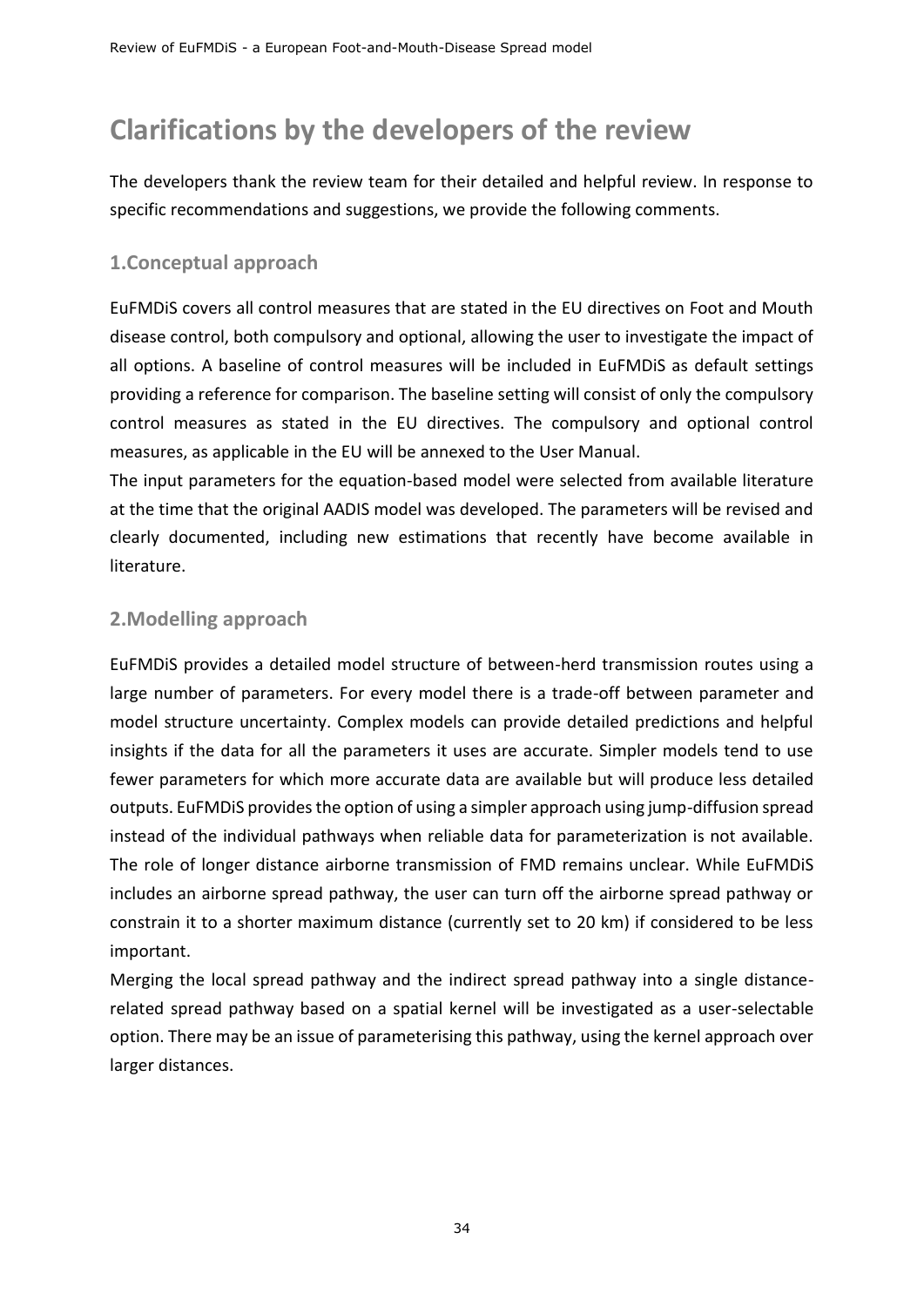## <span id="page-35-0"></span>**3.Data sources and parametrization**

A lot of attention is given to collecting good quality data from the countries to parameterize EuFMDiS. Data collection templates with guidelines have been developed and will be further improved and simplified, where possible. Expert elicitation procedures will be developed to ensure a more standardized approach to collecting these data, where necessary. The EuFMDiS User manual will be revised and updated to provide more details on the default values of the input parameters, including the parameter values obtained from literature review.

## <span id="page-35-1"></span>**4.Model outputs**

The multitude of input parameters that can be changed and output variables that are provided is a strength of EuFMDiS. The EuFMDiS user indeed must have sufficient knowledge of veterinary epidemiology and experience with animal disease control to understand the context of the model to use it appropriately. Training in the use of the model is currently an essential component of deploying the model to countries. Considerable effort is being put into training and user support and will develop towards a certification system on 'Good Modelling Practices' for the users.

The model stores several csv files for subsequent analysis by the user. Improvements to the structure, content and documentation of output files has been identified and is planned.

It is difficult, if not impossible, to externally validate the outputs of simulation models for predicting emerging disease outbreaks. The validation will rely more on assessing the quality of the input parameters and the plausibility of the key assumptions of the model. The input parameters, including the local spread probability have been revised after the external review with the aim to increase the quality of the outputs. The plausibility of the outputs is also tested by comparing the results of the same scenarios between the different countries that are currently included in the user group.

The review recommended storage of the graphical results of simulations. This is already available but is disabled by default (via the scenario configuration file). This will be better documented.

## <span id="page-35-2"></span>**5.Improvements to the User Manual**

- Disease transmission is modelled at the herd level and disease control at the holding level. This will be clarified in the User Manual
- The use of the terms 'herd, 'farm', and 'holding' will be clarified.
- In Table 3, the term 'clinical lag' will be changed to 'incubation period'
- Possible values for input parameters of the EBM based on literature review will be listed as distributions with values such as minimum, maximum, mean and median values. References will be included.
- The input parameters will be listed in an annex, with their default values and references to the information source that is used.